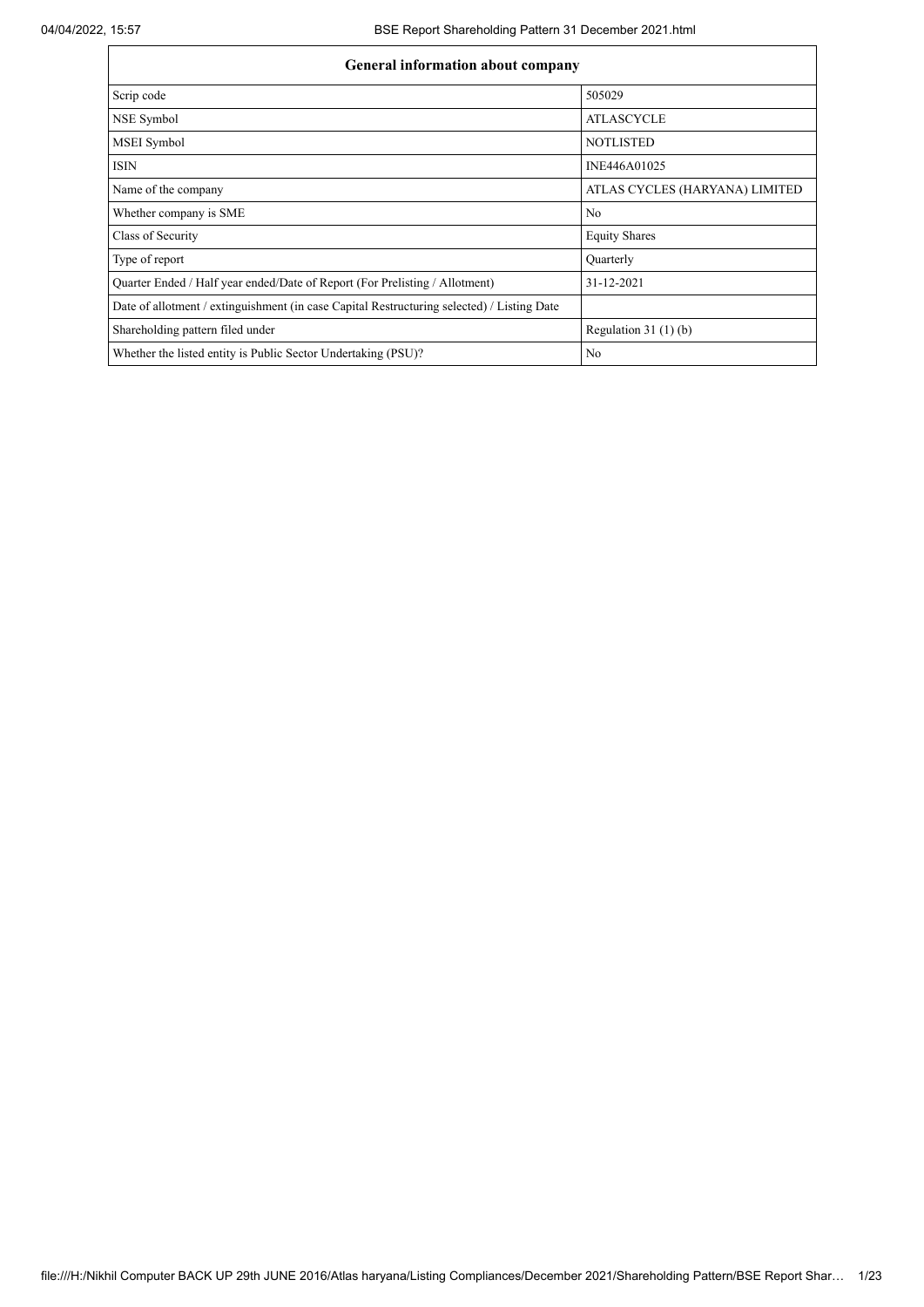|                | <b>Declaration</b>                                                                        |                |                                |                       |                             |  |  |  |  |  |  |  |
|----------------|-------------------------------------------------------------------------------------------|----------------|--------------------------------|-----------------------|-----------------------------|--|--|--|--|--|--|--|
| Sr.<br>No.     | Particular                                                                                | Yes/No         | Promoter and<br>Promoter Group | Public<br>shareholder | Non Promoter-<br>Non Public |  |  |  |  |  |  |  |
| 1              | Whether the Listed Entity has issued any partly paid up shares?                           | N <sub>o</sub> | No                             | N <sub>0</sub>        | N <sub>0</sub>              |  |  |  |  |  |  |  |
| $\overline{2}$ | Whether the Listed Entity has issued any Convertible Securities<br>$\mathcal{P}$          | N <sub>o</sub> | No                             | N <sub>0</sub>        | N <sub>0</sub>              |  |  |  |  |  |  |  |
| 3              | Whether the Listed Entity has issued any Warrants?                                        | N <sub>0</sub> | No                             | N <sub>o</sub>        | N <sub>0</sub>              |  |  |  |  |  |  |  |
| $\overline{4}$ | Whether the Listed Entity has any shares against which<br>depository receipts are issued? | N <sub>0</sub> | No                             | No                    | N <sub>0</sub>              |  |  |  |  |  |  |  |
| $\mathfrak{s}$ | Whether the Listed Entity has any shares in locked-in?                                    | N <sub>0</sub> | N <sub>0</sub>                 | N <sub>0</sub>        | N <sub>0</sub>              |  |  |  |  |  |  |  |
| 6              | Whether any shares held by promoters are pledge or otherwise<br>encumbered?               | No             | N <sub>o</sub>                 |                       |                             |  |  |  |  |  |  |  |
| $\overline{7}$ | Whether company has equity shares with differential voting<br>rights?                     | N <sub>0</sub> | No                             | No                    | N <sub>o</sub>              |  |  |  |  |  |  |  |
| 8              | Whether the listed entity has any significant beneficial owner?                           | N <sub>0</sub> |                                |                       |                             |  |  |  |  |  |  |  |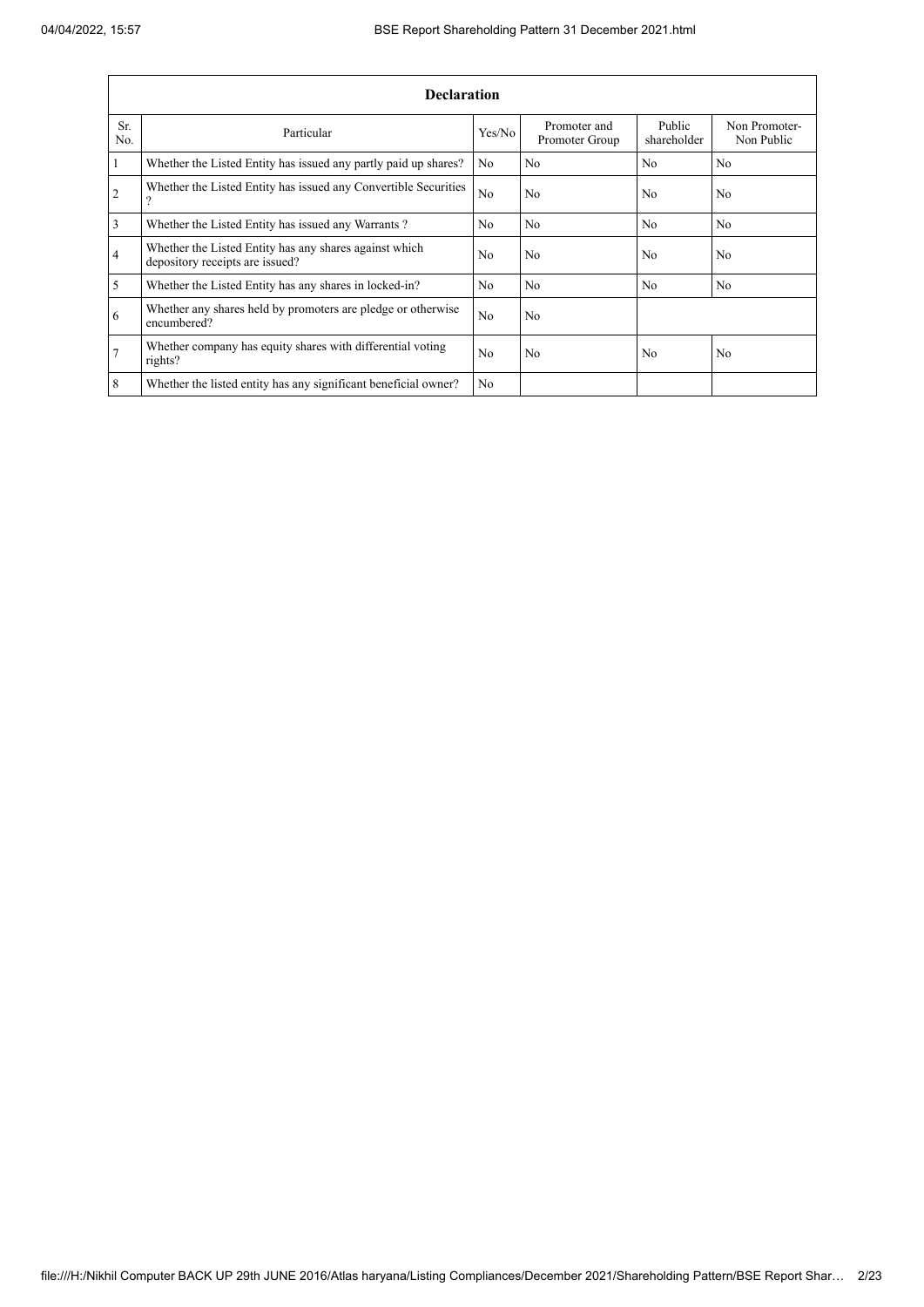$\mathsf{r}$ 

 $\overline{\phantom{a}}$ 

|                                        | Table I - Summary Statement holding of specified securities |              |                       |                      |                          |                                    |                                          |                                                                  |               |                           |                     |  |  |  |
|----------------------------------------|-------------------------------------------------------------|--------------|-----------------------|----------------------|--------------------------|------------------------------------|------------------------------------------|------------------------------------------------------------------|---------------|---------------------------|---------------------|--|--|--|
|                                        | Category                                                    | Nos. Of      | No. of<br>fully paid  | No. Of<br>Partly     | No. Of<br>shares         | Total nos.<br>shares<br>held (VII) | Shareholding as a<br>% of total no. of   | Number of Voting Rights held in each<br>class of securities (IX) |               |                           |                     |  |  |  |
| Category<br>$\left( \mathrm{I}\right)$ | of<br>shareholder                                           | shareholders | up equity             | paid-up<br>equity    | underlying<br>Depository |                                    | shares (calculated<br>as per SCRR, 1957) |                                                                  |               | No of Voting (XIV) Rights | Total as a          |  |  |  |
|                                        | (II)                                                        | (III)        | shares<br>held $(IV)$ | shares<br>held $(V)$ | Receipts<br>(VI)         | $= (IV) +$<br>$(V)$ + $(VI)$       | (VIII) As a % of<br>$(A+B+C2)$           | Class<br>eg: $X$                                                 | Class<br>eg:y | Total                     | $%$ of<br>$(A+B+C)$ |  |  |  |
| (A)                                    | Promoter<br>&<br>Promoter<br>Group                          | 33           | 2739500               |                      |                          | 2739500                            | 42.12                                    | 2739500                                                          |               | 2739500                   | 42.1                |  |  |  |
| (B)                                    | Public                                                      | 10993        | 3764338               |                      |                          | 3764338                            | 57.88                                    | 3767975                                                          |               | 3767975                   | 57.9                |  |  |  |
| (C)                                    | Non<br>Promoter-<br>Non Public                              |              |                       |                      |                          |                                    |                                          |                                                                  |               |                           |                     |  |  |  |
| (C1)                                   | <b>Shares</b><br>underlying<br><b>DRs</b>                   |              |                       |                      |                          |                                    |                                          |                                                                  |               |                           |                     |  |  |  |
| (C2)                                   | Shares held<br>by<br>Employee<br>Trusts                     |              |                       |                      |                          |                                    |                                          |                                                                  |               |                           |                     |  |  |  |
|                                        | Total                                                       | 11026        | 6503838               |                      |                          | 6503838                            | 100                                      | 6507475                                                          |               | 6507475                   | 100                 |  |  |  |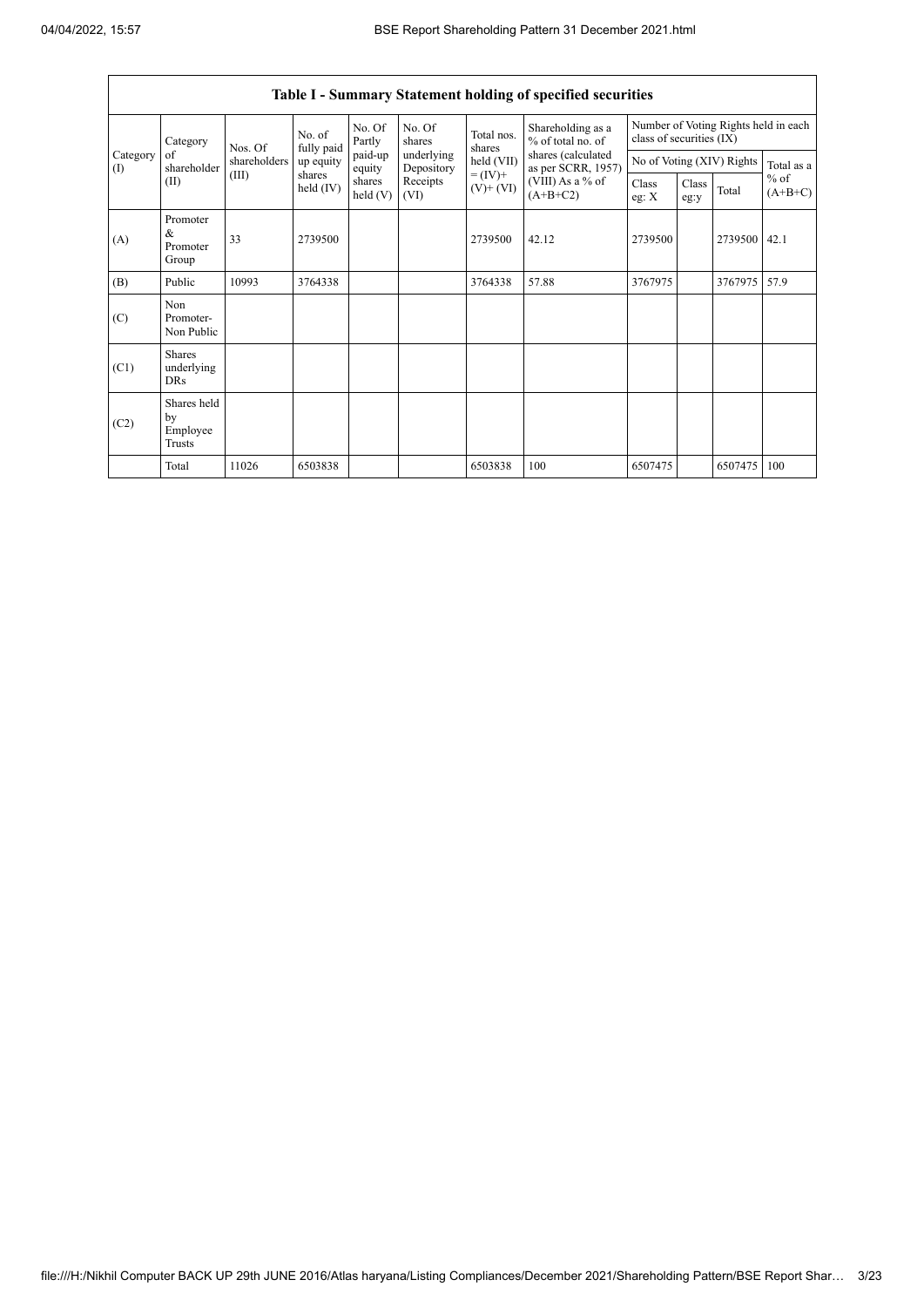|                 |                                                |                                                      |                                       |                                                           | Table I - Summary Statement holding of specified securities                                |                                          |                                                  |                                                                               |                                                  |                                       |
|-----------------|------------------------------------------------|------------------------------------------------------|---------------------------------------|-----------------------------------------------------------|--------------------------------------------------------------------------------------------|------------------------------------------|--------------------------------------------------|-------------------------------------------------------------------------------|--------------------------------------------------|---------------------------------------|
| Category<br>(1) | Category<br>of<br>shareholder<br>(II)          | No. Of<br><b>Shares</b><br>Underlying<br>Outstanding | No. of<br><b>Shares</b><br>Underlying | No. Of Shares<br>Underlying<br>Outstanding<br>convertible | Shareholding, as a %<br>assuming full<br>conversion of<br>convertible securities (         | Number of<br>Locked in<br>shares $(XII)$ |                                                  | Number of<br><b>Shares</b><br>pledged or<br>otherwise<br>encumbered<br>(XIII) |                                                  | Number of<br>equity shares<br>held in |
|                 |                                                | convertible<br>securities<br>$(X_i)$<br>(X)          | Outstanding<br>Warrants               | securities and<br>No. Of<br>Warrants $(X_i)$<br>(a)       | as a percentage of<br>diluted share capital)<br>$(XI) = (VII)+(X) As a %$<br>of $(A+B+C2)$ | No.<br>(a)                               | As a<br>$%$ of<br>total<br>Shares<br>held<br>(b) | No.<br>(a)                                                                    | As a<br>$%$ of<br>total<br>Shares<br>held<br>(b) | dematerialized<br>form $(XIV)$        |
| (A)             | Promoter<br>$\&$<br>Promoter<br>Group          |                                                      |                                       |                                                           | 42.12                                                                                      |                                          |                                                  |                                                                               |                                                  | 2702448                               |
| (B)             | Public                                         |                                                      |                                       |                                                           | 57.88                                                                                      |                                          |                                                  |                                                                               |                                                  | 3513676                               |
| (C)             | Non<br>Promoter-<br>Non Public                 |                                                      |                                       |                                                           |                                                                                            |                                          |                                                  |                                                                               |                                                  |                                       |
| (C1)            | <b>Shares</b><br>underlying<br><b>DRs</b>      |                                                      |                                       |                                                           |                                                                                            |                                          |                                                  |                                                                               |                                                  |                                       |
| (C2)            | Shares held<br>by<br>Employee<br><b>Trusts</b> |                                                      |                                       |                                                           |                                                                                            |                                          |                                                  |                                                                               |                                                  |                                       |
|                 | Total                                          |                                                      |                                       |                                                           | 100                                                                                        |                                          |                                                  |                                                                               |                                                  | 6216124                               |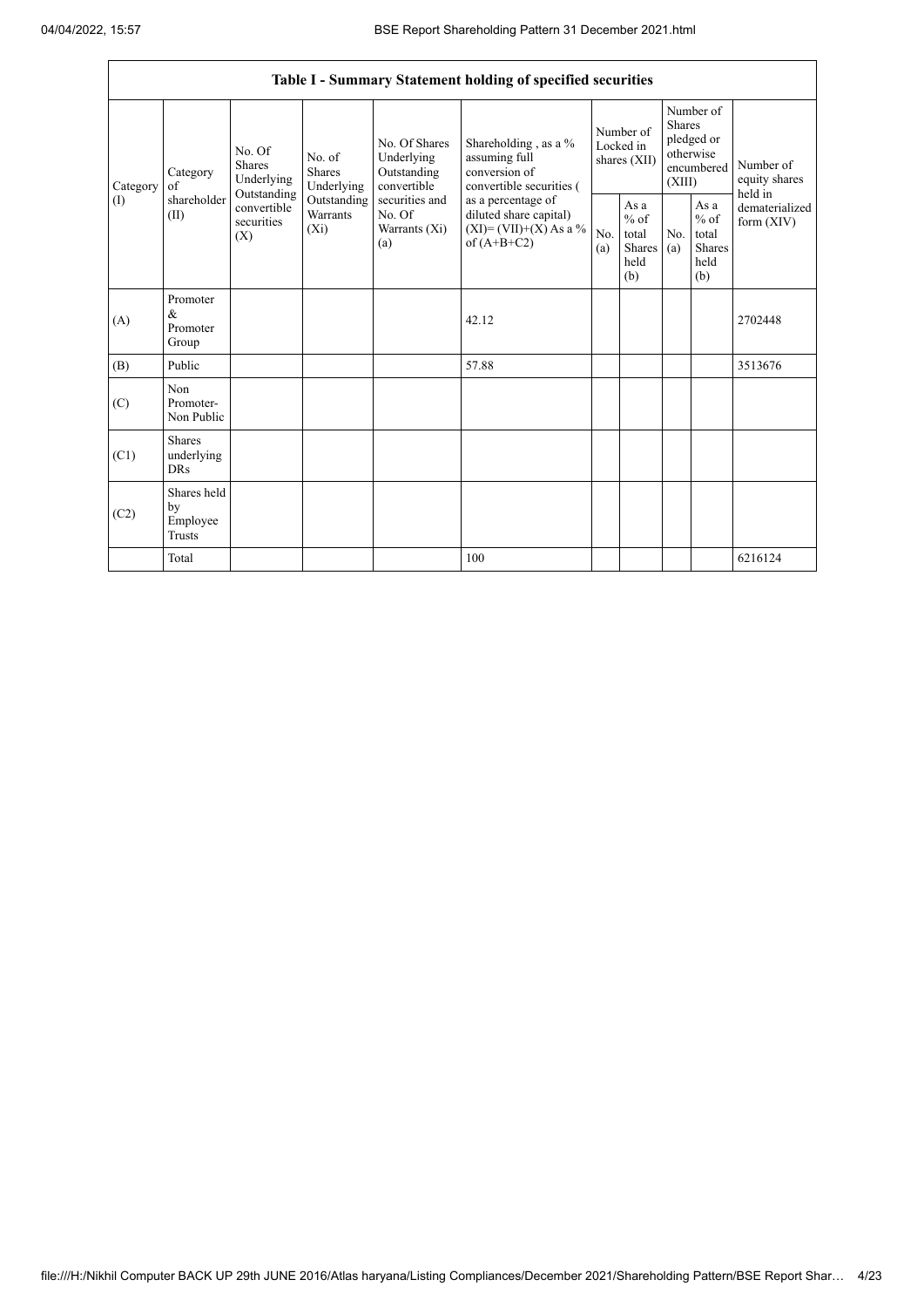| Table II - Statement showing shareholding pattern of the Promoter and Promoter Group        |                                                                                                                     |                         |                            |                                 |                                    |                             |                                              |                               |               |                                 |                           |  |
|---------------------------------------------------------------------------------------------|---------------------------------------------------------------------------------------------------------------------|-------------------------|----------------------------|---------------------------------|------------------------------------|-----------------------------|----------------------------------------------|-------------------------------|---------------|---------------------------------|---------------------------|--|
|                                                                                             |                                                                                                                     |                         | No. of                     | No.<br>Of                       | No. Of                             | Total<br>nos.               | Shareholding<br>as a % of total              | each class of securities (IX) |               | Number of Voting Rights held in |                           |  |
| Sr.                                                                                         | Category & Name<br>of the                                                                                           | Nos. Of<br>shareholders | fully<br>paid up<br>equity | Partly<br>paid-<br>up           | shares<br>underlying<br>Depository | shares<br>held<br>$(VII) =$ | no. of shares<br>(calculated as<br>per SCRR, | No of Voting (XIV) Rights     |               |                                 | Total<br>as a %<br>of     |  |
|                                                                                             | Shareholders (I)                                                                                                    | (III)                   | shares<br>held (IV)        | equity<br>shares<br>held<br>(V) | Receipts<br>(VI)                   | $(IV)^+$<br>$(V)+$<br>(VI)  | 1957) (VIII)<br>As a % of<br>$(A+B+C2)$      | Class eg:<br>Х                | Class<br>eg:y | Total                           | Total<br>Voting<br>rights |  |
| A                                                                                           | Table II - Statement showing shareholding pattern of the Promoter and Promoter Group                                |                         |                            |                                 |                                    |                             |                                              |                               |               |                                 |                           |  |
| (1)                                                                                         | Indian                                                                                                              |                         |                            |                                 |                                    |                             |                                              |                               |               |                                 |                           |  |
| (a)                                                                                         | Individuals/Hindu<br>undivided Family                                                                               | 29                      | 1551050                    |                                 |                                    | 1551050                     | 23.85                                        | 1551050                       |               | 1551050                         | 23.83                     |  |
| (d)                                                                                         | Any Other<br>(specify)                                                                                              | $\overline{4}$          | 1188450                    |                                 |                                    | 1188450                     | 18.27                                        | 1188450                       |               | 1188450                         | 18.26                     |  |
| Sub-Total (A)<br>(1)                                                                        |                                                                                                                     | 33                      | 2739500                    |                                 |                                    | 2739500                     | 42.12                                        | 2739500                       |               | 2739500 42.1                    |                           |  |
| (2)                                                                                         | Foreign                                                                                                             |                         |                            |                                 |                                    |                             |                                              |                               |               |                                 |                           |  |
| Total<br>Shareholding<br>of Promoter<br>and Promoter<br>Group $(A)=$<br>$(A)(1)+(A)$<br>(2) |                                                                                                                     | 33                      | 2739500                    |                                 |                                    | 2739500 42.12               |                                              | 2739500                       |               | 2739500 42.1                    |                           |  |
| B                                                                                           | Table III - Statement showing shareholding pattern of the Public shareholder                                        |                         |                            |                                 |                                    |                             |                                              |                               |               |                                 |                           |  |
| (1)                                                                                         | Institutions                                                                                                        |                         |                            |                                 |                                    |                             |                                              |                               |               |                                 |                           |  |
| (f)                                                                                         | Financial<br><b>Institutions/Banks</b>                                                                              | 2                       | 202                        |                                 |                                    | 202                         | $\bf{0}$                                     | 202                           |               | 202                             | $\boldsymbol{0}$          |  |
| Sub-Total (B)<br>(1)                                                                        |                                                                                                                     | $\overline{c}$          | 202                        |                                 |                                    | 202                         | $\boldsymbol{0}$                             | 202                           |               | 202                             | $\boldsymbol{0}$          |  |
| (3)                                                                                         | Non-institutions                                                                                                    |                         |                            |                                 |                                    |                             |                                              |                               |               |                                 |                           |  |
| (a(i))                                                                                      | Individuals -<br>i.Individual<br>shareholders<br>holding nominal<br>share capital up to<br>Rs. 2 lakhs.             | 10802                   | 3205506                    |                                 |                                    | 3205506                     | 49.29                                        | 3209143                       |               | 3209143 49.31                   |                           |  |
| (a(ii))                                                                                     | Individuals - ii.<br>Individual<br>shareholders<br>holding nominal<br>share capital in<br>excess of Rs. 2<br>lakhs. | $\overline{2}$          | 122406                     |                                 |                                    | 122406                      | 1.88                                         | 122406                        |               | 122406                          | 1.88                      |  |
| (b)                                                                                         | NBFCs registered<br>with RBI                                                                                        | $\mathbf{1}$            | 400                        |                                 |                                    | 400                         | 0.01                                         | 400                           |               | 400                             | 0.01                      |  |
| (e)                                                                                         | Any Other<br>(specify)                                                                                              | 186                     | 435824                     |                                 |                                    | 435824                      | 6.7                                          | 435824                        |               | 435824                          | 6.7                       |  |
| Sub-Total (B)<br>(3)                                                                        |                                                                                                                     | 10991                   | 3764136                    |                                 |                                    | 3764136                     | 57.88                                        | 3767773                       |               | 3767773                         | 57.9                      |  |
| <b>Total Public</b><br>Shareholding<br>$(B)=(B)(1)+$<br>$(B)(2)+(B)(3)$                     |                                                                                                                     | 10993                   | 3764338                    |                                 |                                    | 3764338                     | 57.88                                        | 3767975                       |               | 3767975                         | 57.9                      |  |
| $\mathbf C$                                                                                 | Table IV - Statement showing shareholding pattern of the Non Promoter- Non Public shareholder                       |                         |                            |                                 |                                    |                             |                                              |                               |               |                                 |                           |  |
| Total (<br>$A+B+C2$ )                                                                       |                                                                                                                     | 11026                   | 6503838                    |                                 |                                    | 6503838                     | 100                                          | 6507475                       |               | 6507475                         | 100                       |  |
| Total<br>$(A+B+C)$                                                                          |                                                                                                                     | 11026                   | 6503838                    |                                 |                                    | 6503838                     | 100                                          | 6507475                       |               | 6507475                         | 100                       |  |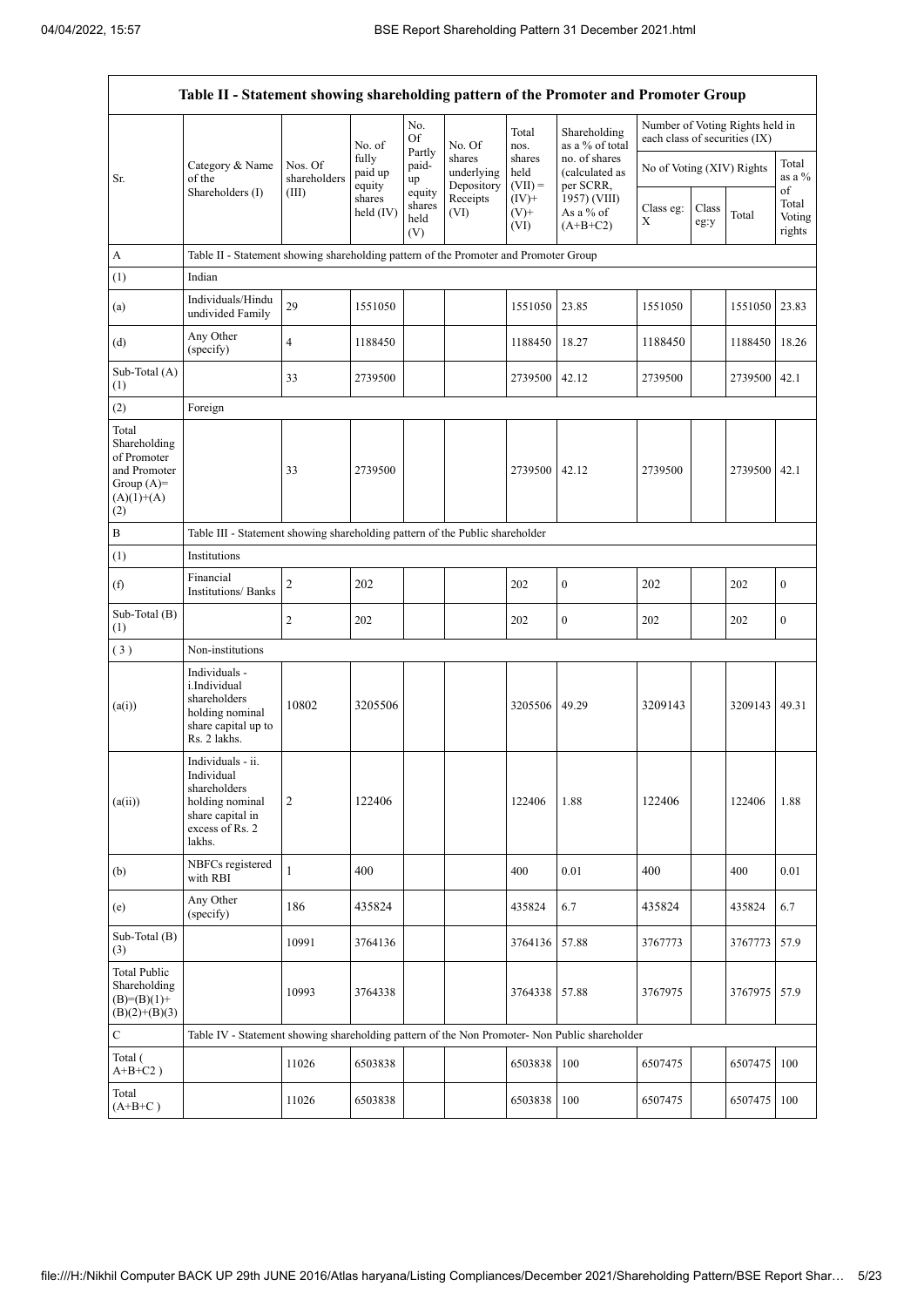Î.

| Table II - Statement showing shareholding pattern of the Promoter and Promoter Group    |                                                                                                     |                         |                                                                 |                                                                                                                        |            |                                                         |                                                                  |                                       |                                           |  |  |  |
|-----------------------------------------------------------------------------------------|-----------------------------------------------------------------------------------------------------|-------------------------|-----------------------------------------------------------------|------------------------------------------------------------------------------------------------------------------------|------------|---------------------------------------------------------|------------------------------------------------------------------|---------------------------------------|-------------------------------------------|--|--|--|
|                                                                                         | No. Of<br><b>Shares</b><br>Underlying                                                               | No. of<br><b>Shares</b> | No. Of Shares<br>Underlying<br>Outstanding                      | Shareholding, as a %<br>assuming full<br>conversion of                                                                 |            | Number of<br>Locked in<br>shares (XII)                  | Number of Shares<br>pledged or<br>otherwise<br>encumbered (XIII) |                                       | Number of<br>equity shares                |  |  |  |
| Sr.                                                                                     | Underlying<br>Outstanding<br>Outstanding<br>convertible<br>Warrants<br>securities<br>$(X_i)$<br>(X) |                         | convertible<br>securities and<br>No. Of<br>Warrants (Xi)<br>(a) | convertible securities (<br>as a percentage of<br>diluted share capital)<br>$(XI) = (VII)+(X) As a$<br>% of $(A+B+C2)$ | No.<br>(a) | As a<br>$%$ of<br>total<br><b>Shares</b><br>held<br>(b) | No.<br>(a)                                                       | As a % of total<br>Shares held<br>(b) | held in<br>dematerialized<br>form $(XIV)$ |  |  |  |
| $\mathbf A$                                                                             |                                                                                                     |                         |                                                                 | Table II - Statement showing shareholding pattern of the Promoter and Promoter Group                                   |            |                                                         |                                                                  |                                       |                                           |  |  |  |
| (1)                                                                                     | Indian                                                                                              |                         |                                                                 |                                                                                                                        |            |                                                         |                                                                  |                                       |                                           |  |  |  |
| (a)                                                                                     |                                                                                                     |                         |                                                                 | 23.85                                                                                                                  |            |                                                         |                                                                  |                                       | 1521174                                   |  |  |  |
| (d)                                                                                     |                                                                                                     |                         |                                                                 | 18.27                                                                                                                  |            |                                                         |                                                                  |                                       | 1181274                                   |  |  |  |
| Sub-Total (A)<br>(1)                                                                    |                                                                                                     |                         |                                                                 | 42.12                                                                                                                  |            |                                                         |                                                                  |                                       | 2702448                                   |  |  |  |
| (2)                                                                                     | Foreign                                                                                             |                         |                                                                 |                                                                                                                        |            |                                                         |                                                                  |                                       |                                           |  |  |  |
| Total<br>Shareholding<br>of Promoter<br>and Promoter<br>Group $(A)=$<br>$(A)(1)+(A)(2)$ |                                                                                                     |                         |                                                                 | 42.12                                                                                                                  |            |                                                         |                                                                  |                                       | 2702448                                   |  |  |  |
| $\, {\bf B}$                                                                            |                                                                                                     |                         |                                                                 | Table III - Statement showing shareholding pattern of the Public shareholder                                           |            |                                                         |                                                                  |                                       |                                           |  |  |  |
| (1)                                                                                     | Institutions                                                                                        |                         |                                                                 |                                                                                                                        |            |                                                         |                                                                  |                                       |                                           |  |  |  |
| (f)                                                                                     |                                                                                                     |                         |                                                                 | $\boldsymbol{0}$                                                                                                       |            |                                                         |                                                                  |                                       | 202                                       |  |  |  |
| Sub-Total (B)<br>(1)                                                                    |                                                                                                     |                         |                                                                 | $\boldsymbol{0}$                                                                                                       |            |                                                         |                                                                  |                                       | 202                                       |  |  |  |
| (3)                                                                                     | Non-institutions                                                                                    |                         |                                                                 |                                                                                                                        |            |                                                         |                                                                  |                                       |                                           |  |  |  |
| (a(i))                                                                                  |                                                                                                     |                         |                                                                 | 49.29                                                                                                                  |            |                                                         |                                                                  |                                       | 2957724                                   |  |  |  |
| (a(ii))                                                                                 |                                                                                                     |                         |                                                                 | 1.88                                                                                                                   |            |                                                         |                                                                  |                                       | 122406                                    |  |  |  |
| (b)                                                                                     |                                                                                                     |                         |                                                                 | 0.01                                                                                                                   |            |                                                         |                                                                  |                                       | 400                                       |  |  |  |
| (e)                                                                                     |                                                                                                     |                         |                                                                 | 6.7                                                                                                                    |            |                                                         |                                                                  |                                       | 432944                                    |  |  |  |
| Sub-Total (B)<br>(3)                                                                    |                                                                                                     |                         |                                                                 | 57.88                                                                                                                  |            |                                                         |                                                                  |                                       | 3513474                                   |  |  |  |
| <b>Total Public</b><br>Shareholding<br>$(B)= (B)(1) +$<br>$(B)(2)+(B)(3)$               |                                                                                                     |                         |                                                                 | 57.88                                                                                                                  |            |                                                         |                                                                  |                                       | 3513676                                   |  |  |  |
| $\mathbf C$                                                                             |                                                                                                     |                         |                                                                 | Table IV - Statement showing shareholding pattern of the Non Promoter- Non Public shareholder                          |            |                                                         |                                                                  |                                       |                                           |  |  |  |
| Total (<br>$A+B+C2$ )                                                                   |                                                                                                     |                         |                                                                 | 100                                                                                                                    |            |                                                         |                                                                  |                                       | 6216124                                   |  |  |  |
| Total<br>$(A+B+C)$                                                                      |                                                                                                     |                         |                                                                 | 100                                                                                                                    |            |                                                         |                                                                  |                                       | 6216124                                   |  |  |  |
|                                                                                         |                                                                                                     |                         |                                                                 | Disclosure of notes in case of promoter holiding in dematerialsed form is less than 100 percentage                     |            |                                                         |                                                                  | Textual<br>Information $(1)$          |                                           |  |  |  |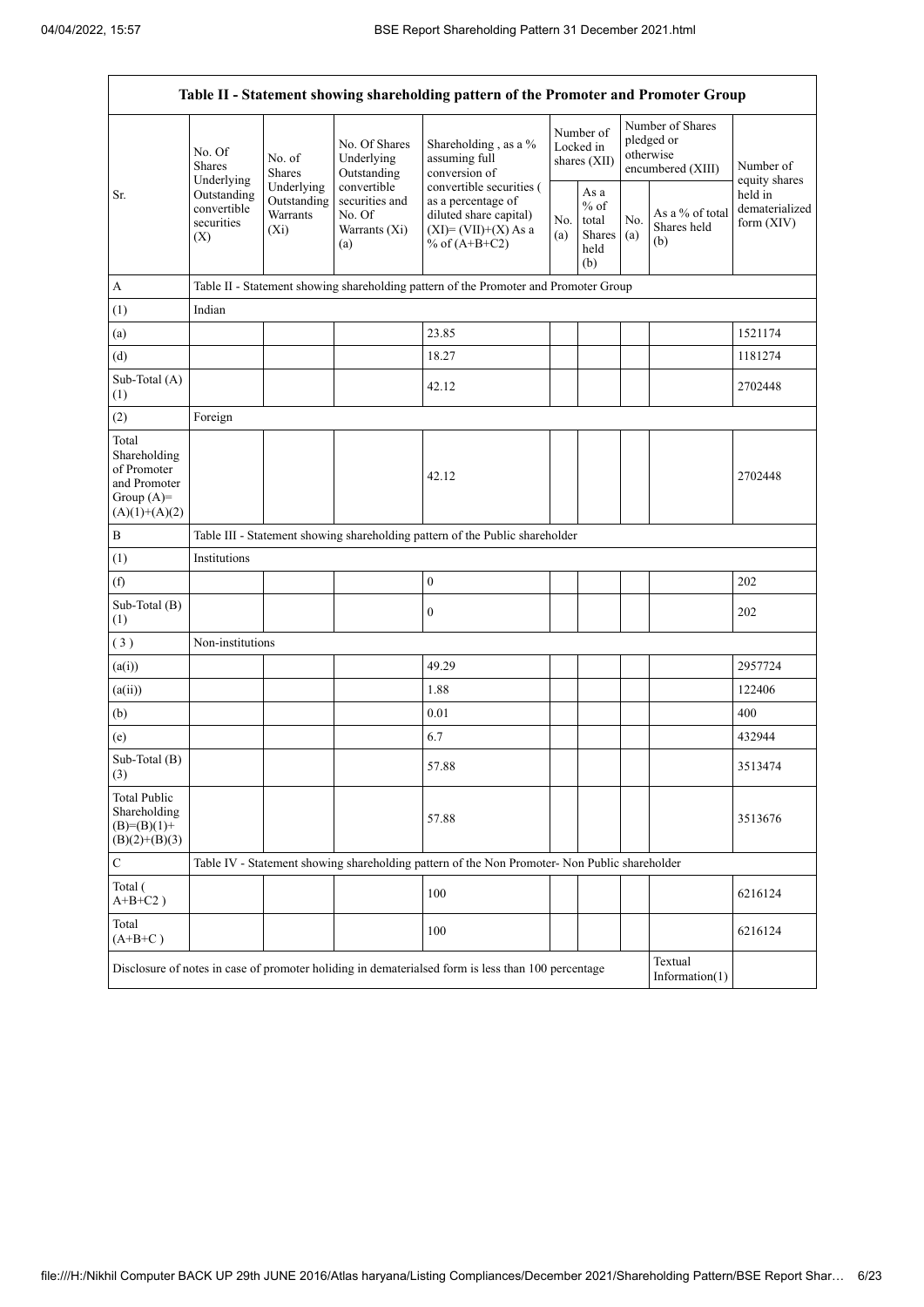|                       | <b>Text Block</b>                                                                                                                                                                                                                                                                                                                                                                   |
|-----------------------|-------------------------------------------------------------------------------------------------------------------------------------------------------------------------------------------------------------------------------------------------------------------------------------------------------------------------------------------------------------------------------------|
| Textual Information() | 1. M/s Corona Rim Manufacturing Co Ltd and Ms Renu Aggarwal were requested to convert their equity<br>shares in demat form and till date there has been no response. 2. Mr. Arun Kapur and Mrs Bimla Kapur<br>were Expired, whose death certificates have already been submitted.2. Karta of B.D. Kapur (HUF) has<br>expired, whose death certificates have already been submitted. |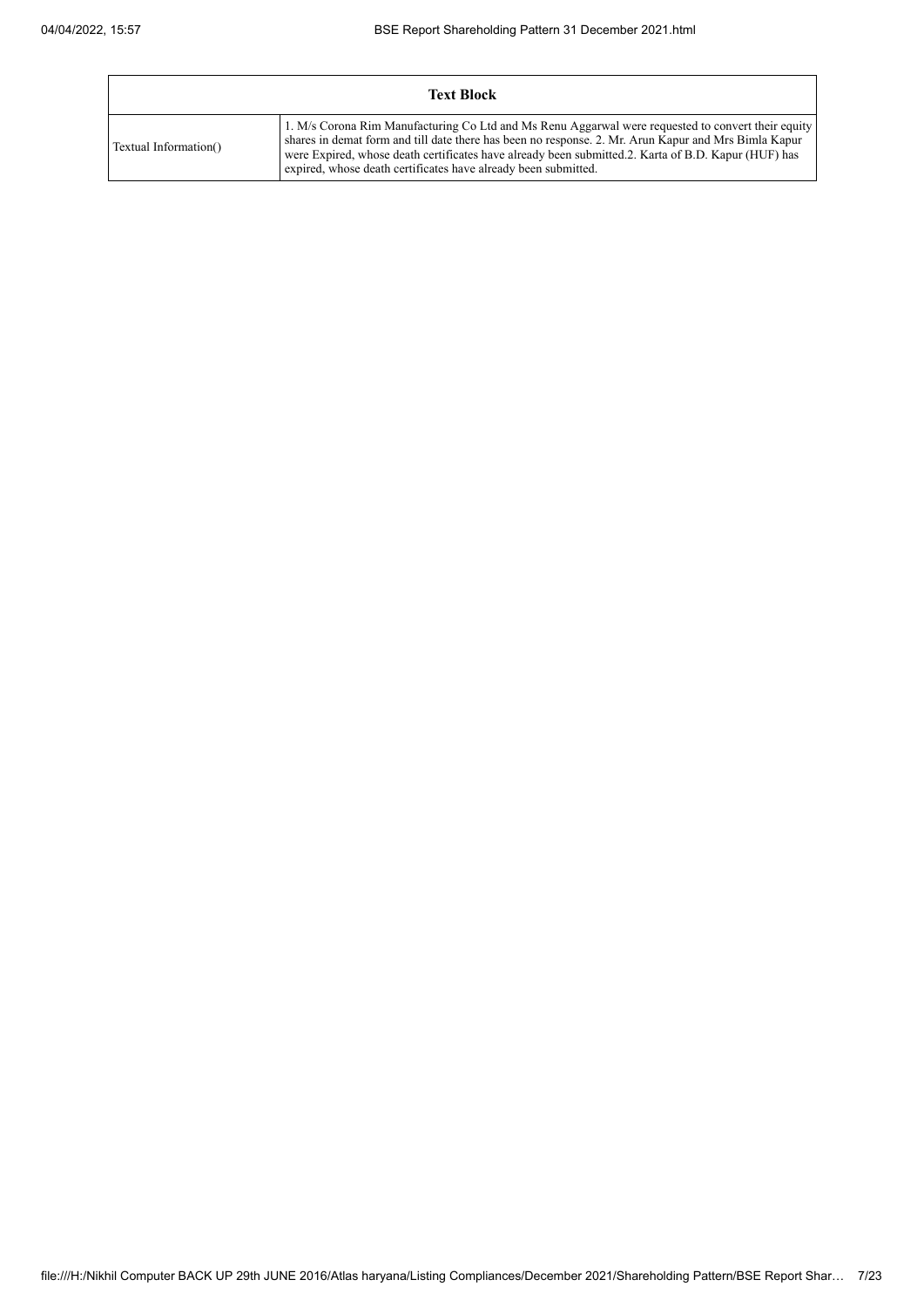| Individuals/Hindu undivided Family                                                                                                                                                       |                              |                               |                              |                               |                                          |                                  |                               |  |  |  |  |  |
|------------------------------------------------------------------------------------------------------------------------------------------------------------------------------------------|------------------------------|-------------------------------|------------------------------|-------------------------------|------------------------------------------|----------------------------------|-------------------------------|--|--|--|--|--|
| Searial No.                                                                                                                                                                              | $\mathbf{1}$                 | $\overline{c}$                | 3                            | $\overline{4}$                | 5                                        | 6                                | $\tau$                        |  |  |  |  |  |
| Name of the<br>Shareholders (I)                                                                                                                                                          | <b>BINDU</b><br><b>KAPUR</b> | <b>SANJAY</b><br><b>KAPUR</b> | <b>SALIL</b><br><b>KAPUR</b> | <b>GIRISH</b><br><b>KAPUR</b> | <b>RADHIKA</b><br>GIRISH<br><b>KAPUR</b> | <b>MADHVI</b><br><b>MALHOTRA</b> | <b>RISHAV</b><br><b>KAPUR</b> |  |  |  |  |  |
| PAN (II)                                                                                                                                                                                 | AAMPK0527G                   | AAMPK9529Q                    | AANPK7933K                   | AEHPK7076D                    | AFFPK5696G                               | AFGPM2280M                       | AFNPK2930H                    |  |  |  |  |  |
| No. of fully paid<br>up equity shares<br>held (IV)                                                                                                                                       | 24262                        | 230422                        | 532                          | 141684                        | 132968                                   | 21832                            | 37390                         |  |  |  |  |  |
| No. Of Partly paid-<br>up equity shares<br>held (V)                                                                                                                                      |                              |                               |                              |                               |                                          |                                  |                               |  |  |  |  |  |
| No. Of shares<br>underlying<br>Depository<br>Receipts (VI)                                                                                                                               |                              |                               |                              |                               |                                          |                                  |                               |  |  |  |  |  |
| Total nos. shares<br>held $(VII) = (IV) +$<br>$(V)$ + $(VI)$                                                                                                                             | 24262                        | 230422                        | 532                          | 141684                        | 132968                                   | 21832                            | 37390                         |  |  |  |  |  |
| Shareholding as a<br>% of total no. of<br>shares (calculated<br>as per SCRR,<br>1957) (VIII) As a<br>% of $(A+B+C2)$                                                                     | 0.37                         | 3.54                          | 0.01                         | 2.18                          | 2.04                                     | 0.34                             | 0.57                          |  |  |  |  |  |
| Number of Voting Rights held in each class of securities (IX)                                                                                                                            |                              |                               |                              |                               |                                          |                                  |                               |  |  |  |  |  |
| Class eg:X                                                                                                                                                                               | 24262                        | 230422                        | 532                          | 141684                        | 132968                                   | 21832                            | 37390                         |  |  |  |  |  |
| Class eg:y                                                                                                                                                                               |                              |                               |                              |                               |                                          |                                  |                               |  |  |  |  |  |
| Total                                                                                                                                                                                    | 24262                        | 230422                        | 532                          | 141684                        | 132968                                   | 21832                            | 37390                         |  |  |  |  |  |
| Total as a % of<br><b>Total Voting rights</b>                                                                                                                                            | 0.37                         | 3.54                          | 0.01                         | 2.18                          | 2.04                                     | 0.34                             | 0.57                          |  |  |  |  |  |
| No. Of Shares<br>Underlying<br>Outstanding<br>convertible<br>securities (X)                                                                                                              |                              |                               |                              |                               |                                          |                                  |                               |  |  |  |  |  |
| No. of Shares<br>Underlying<br>Outstanding<br>Warrants (Xi)                                                                                                                              |                              |                               |                              |                               |                                          |                                  |                               |  |  |  |  |  |
| No. Of Shares<br>Underlying<br>Outstanding<br>convertible<br>securities and No.<br>Of Warrants (Xi)<br>(a)                                                                               |                              |                               |                              |                               |                                          |                                  |                               |  |  |  |  |  |
| Shareholding, as a<br>% assuming full<br>conversion of<br>convertible<br>securities (as a<br>percentage of<br>diluted share<br>capital) (XI)=<br>$(VII)+(Xi)(a)$ As a<br>% of $(A+B+C2)$ | 0.37                         | 3.54                          | 0.01                         | 2.18                          | 2.04                                     | 0.34                             | 0.57                          |  |  |  |  |  |
| Number of Locked in shares (XII)                                                                                                                                                         |                              |                               |                              |                               |                                          |                                  |                               |  |  |  |  |  |
| No. (a)                                                                                                                                                                                  |                              |                               |                              |                               |                                          |                                  |                               |  |  |  |  |  |
| As a % of total<br>Shares held (b)                                                                                                                                                       |                              |                               |                              |                               |                                          |                                  |                               |  |  |  |  |  |
| Number of Shares pledged or otherwise encumbered (XIII)                                                                                                                                  |                              |                               |                              |                               |                                          |                                  |                               |  |  |  |  |  |
| No. (a)                                                                                                                                                                                  |                              |                               |                              |                               |                                          |                                  |                               |  |  |  |  |  |
| As a % of total<br>Shares held (b)                                                                                                                                                       |                              |                               |                              |                               |                                          |                                  |                               |  |  |  |  |  |
| Number of equity<br>shares held in<br>dematerialized<br>form (XIV)                                                                                                                       | 24262                        | 213198                        | 532                          | 141684                        | 132968                                   | 21832                            | 37390                         |  |  |  |  |  |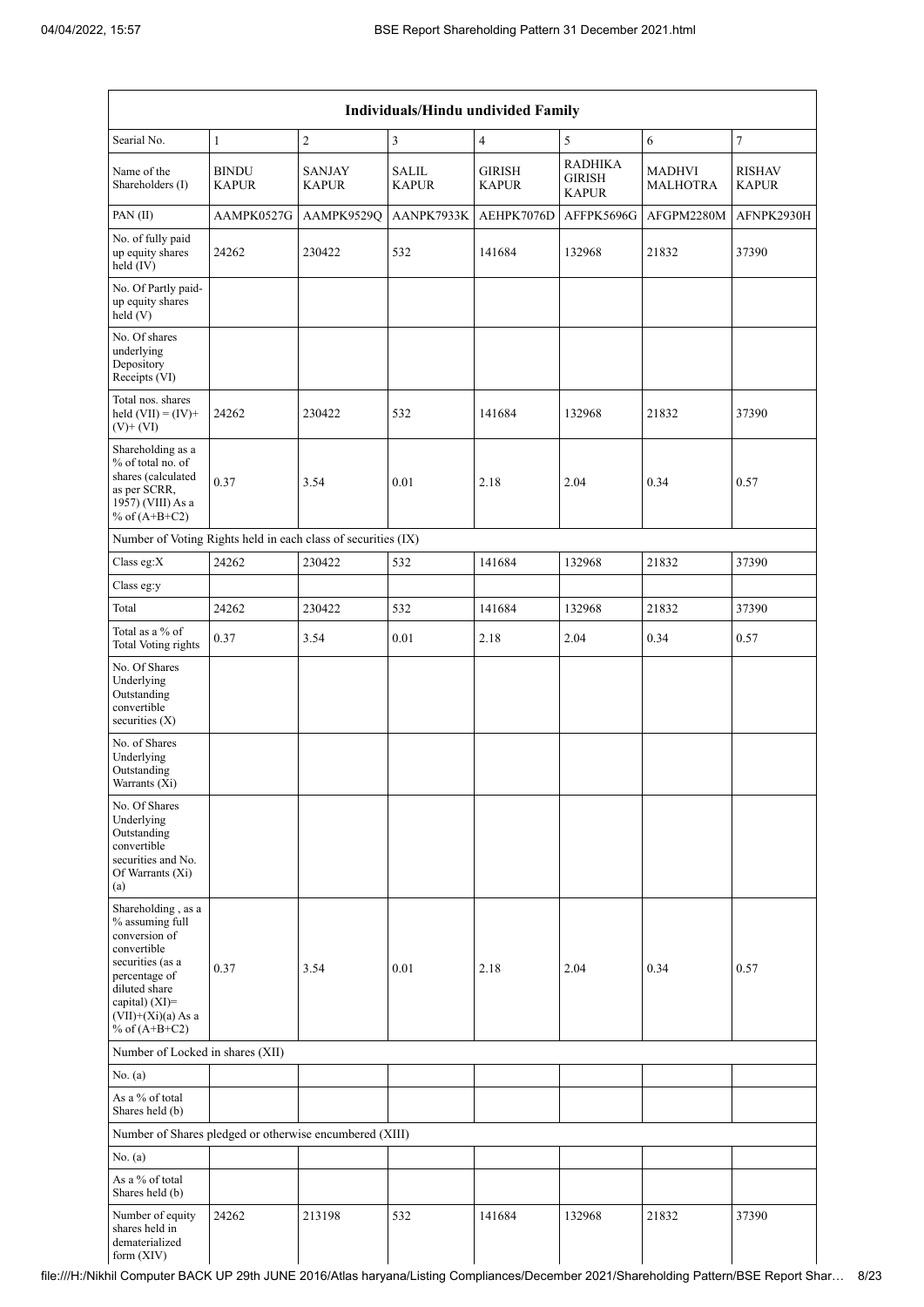| Reason for not providing PAN    |                   |                   |                   |                   |                   |                   |                   |  |  |  |  |
|---------------------------------|-------------------|-------------------|-------------------|-------------------|-------------------|-------------------|-------------------|--|--|--|--|
| Reason for not<br>providing PAN |                   |                   |                   |                   |                   |                   |                   |  |  |  |  |
| Shareholder type                | Promoter<br>Group | Promoter<br>Group | Promoter<br>Group | Promoter<br>Group | Promoter<br>Group | Promoter<br>Group | Promoter<br>Group |  |  |  |  |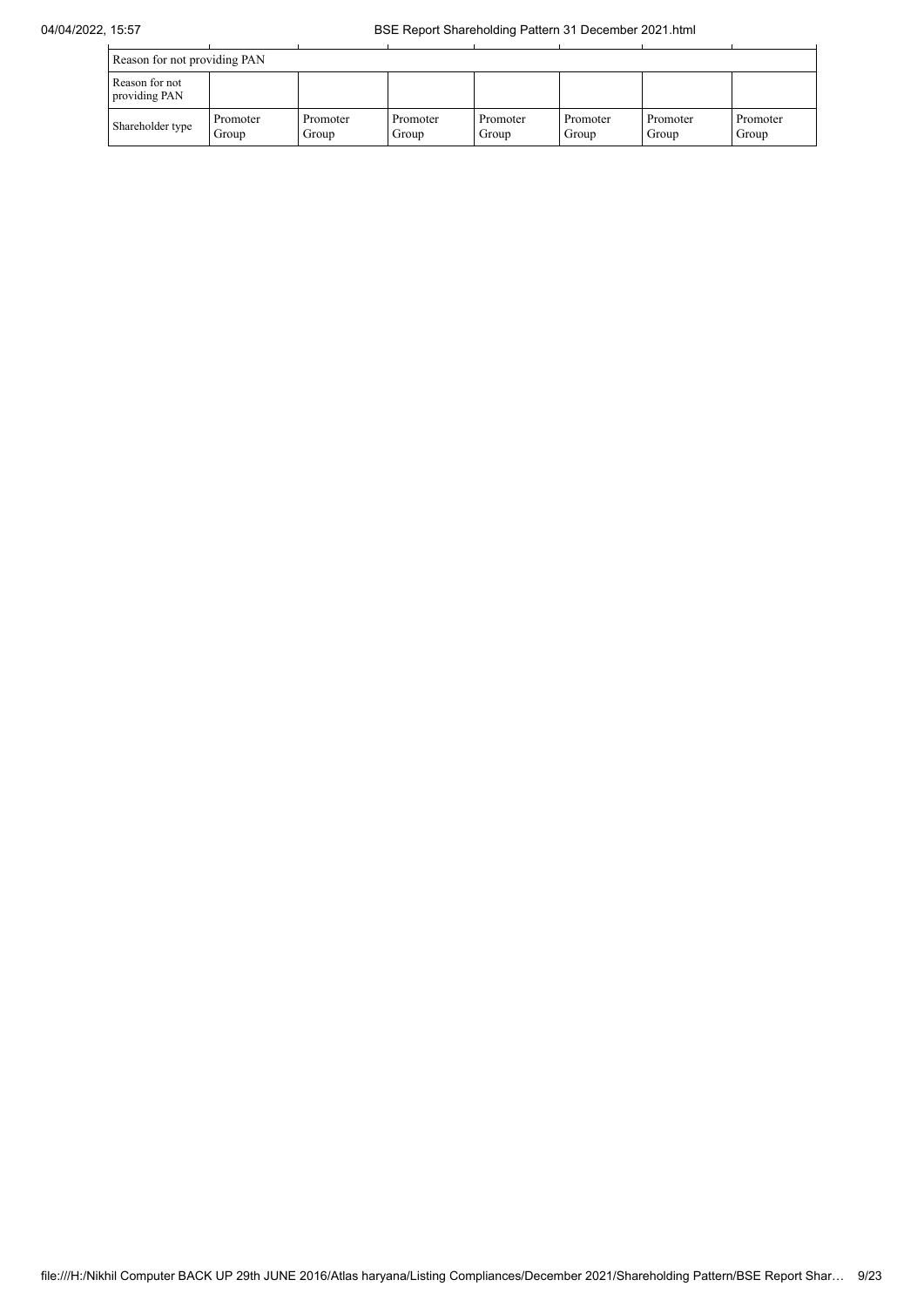| Individuals/Hindu undivided Family                                                                                                                                                       |                                  |                              |                               |                                 |                                |                             |                              |  |  |  |  |
|------------------------------------------------------------------------------------------------------------------------------------------------------------------------------------------|----------------------------------|------------------------------|-------------------------------|---------------------------------|--------------------------------|-----------------------------|------------------------------|--|--|--|--|
| Searial No.                                                                                                                                                                              | 8                                | 9                            | 10                            | 11                              | 12                             | 13                          | 14                           |  |  |  |  |
| Name of the<br>Shareholders (I)                                                                                                                                                          | <b>PRASHANNT</b><br><b>KAPUR</b> | <b>RAHUL</b><br><b>KAPUR</b> | <b>ASHWIN</b><br><b>KAPUR</b> | <b>SIDDHANT</b><br><b>KAPUR</b> | <b>ABHINAV</b><br><b>KAPUR</b> | <b>ACHLA</b><br><b>BAWA</b> | <b>MEERA</b><br><b>KAPUR</b> |  |  |  |  |
| PAN(II)                                                                                                                                                                                  | AGDPK3568L                       | AKPPK3806P                   | AMFPK4260P                    | AMFPK4264K                      | AMFPK9091A                     | AALPB2968H                  | AAJPK9975H                   |  |  |  |  |
| No. of fully paid<br>up equity shares<br>held $(IV)$                                                                                                                                     | 26198                            | 37388                        | 26198                         | 43324                           | 48700                          | 99                          | 23646                        |  |  |  |  |
| No. Of Partly paid-<br>up equity shares<br>held(V)                                                                                                                                       |                                  |                              |                               |                                 |                                |                             |                              |  |  |  |  |
| No. Of shares<br>underlying<br>Depository<br>Receipts (VI)                                                                                                                               |                                  |                              |                               |                                 |                                |                             |                              |  |  |  |  |
| Total nos. shares<br>held $(VII) = (IV) +$<br>$(V)$ + $(VI)$                                                                                                                             | 26198                            | 37388                        | 26198                         | 43324                           | 48700                          | 99                          | 23646                        |  |  |  |  |
| Shareholding as a<br>% of total no. of<br>shares (calculated<br>as per SCRR,<br>1957) (VIII) As a<br>% of $(A+B+C2)$                                                                     | 0.4                              | 0.57                         | 0.4                           | 0.67                            | 0.75                           | $\boldsymbol{0}$            | 0.36                         |  |  |  |  |
| Number of Voting Rights held in each class of securities (IX)                                                                                                                            |                                  |                              |                               |                                 |                                |                             |                              |  |  |  |  |
| Class eg:X                                                                                                                                                                               | 26198                            | 37388                        | 26198                         | 43324                           | 48700                          | 99                          | 23646                        |  |  |  |  |
| Class eg:y                                                                                                                                                                               |                                  |                              |                               |                                 |                                |                             |                              |  |  |  |  |
| Total                                                                                                                                                                                    | 26198                            | 37388                        | 26198                         | 43324                           | 48700                          | 99                          | 23646                        |  |  |  |  |
| Total as a % of<br><b>Total Voting rights</b>                                                                                                                                            | 0.4                              | 0.57                         | 0.4                           | 0.67                            | 0.75                           | $\boldsymbol{0}$            | 0.36                         |  |  |  |  |
| No. Of Shares<br>Underlying<br>Outstanding<br>convertible<br>securities $(X)$                                                                                                            |                                  |                              |                               |                                 |                                |                             |                              |  |  |  |  |
| No. of Shares<br>Underlying<br>Outstanding<br>Warrants (Xi)                                                                                                                              |                                  |                              |                               |                                 |                                |                             |                              |  |  |  |  |
| No. Of Shares<br>Underlying<br>Outstanding<br>convertible<br>securities and No.<br>Of Warrants (Xi)<br>(a)                                                                               |                                  |                              |                               |                                 |                                |                             |                              |  |  |  |  |
| Shareholding, as a<br>% assuming full<br>conversion of<br>convertible<br>securities (as a<br>percentage of<br>diluted share<br>capital) (XI)=<br>$(VII)+(Xi)(a)$ As a<br>% of $(A+B+C2)$ | 0.4                              | 0.57                         | 0.4                           | 0.67                            | 0.75                           | $\bf{0}$                    | 0.36                         |  |  |  |  |
| Number of Locked in shares (XII)                                                                                                                                                         |                                  |                              |                               |                                 |                                |                             |                              |  |  |  |  |
| No. (a)                                                                                                                                                                                  |                                  |                              |                               |                                 |                                |                             |                              |  |  |  |  |
| As a % of total<br>Shares held (b)                                                                                                                                                       |                                  |                              |                               |                                 |                                |                             |                              |  |  |  |  |
| Number of Shares pledged or otherwise encumbered (XIII)                                                                                                                                  |                                  |                              |                               |                                 |                                |                             |                              |  |  |  |  |
| No. (a)                                                                                                                                                                                  |                                  |                              |                               |                                 |                                |                             |                              |  |  |  |  |
| As a % of total<br>Shares held (b)                                                                                                                                                       |                                  |                              |                               |                                 |                                |                             |                              |  |  |  |  |
| Number of equity<br>shares held in<br>dematerialized<br>form $(XIV)$                                                                                                                     | 26198                            | 37388                        | 26198                         | 43324                           | 48700                          | 99                          | 23646                        |  |  |  |  |
| Reason for not providing PAN                                                                                                                                                             |                                  |                              |                               |                                 |                                |                             |                              |  |  |  |  |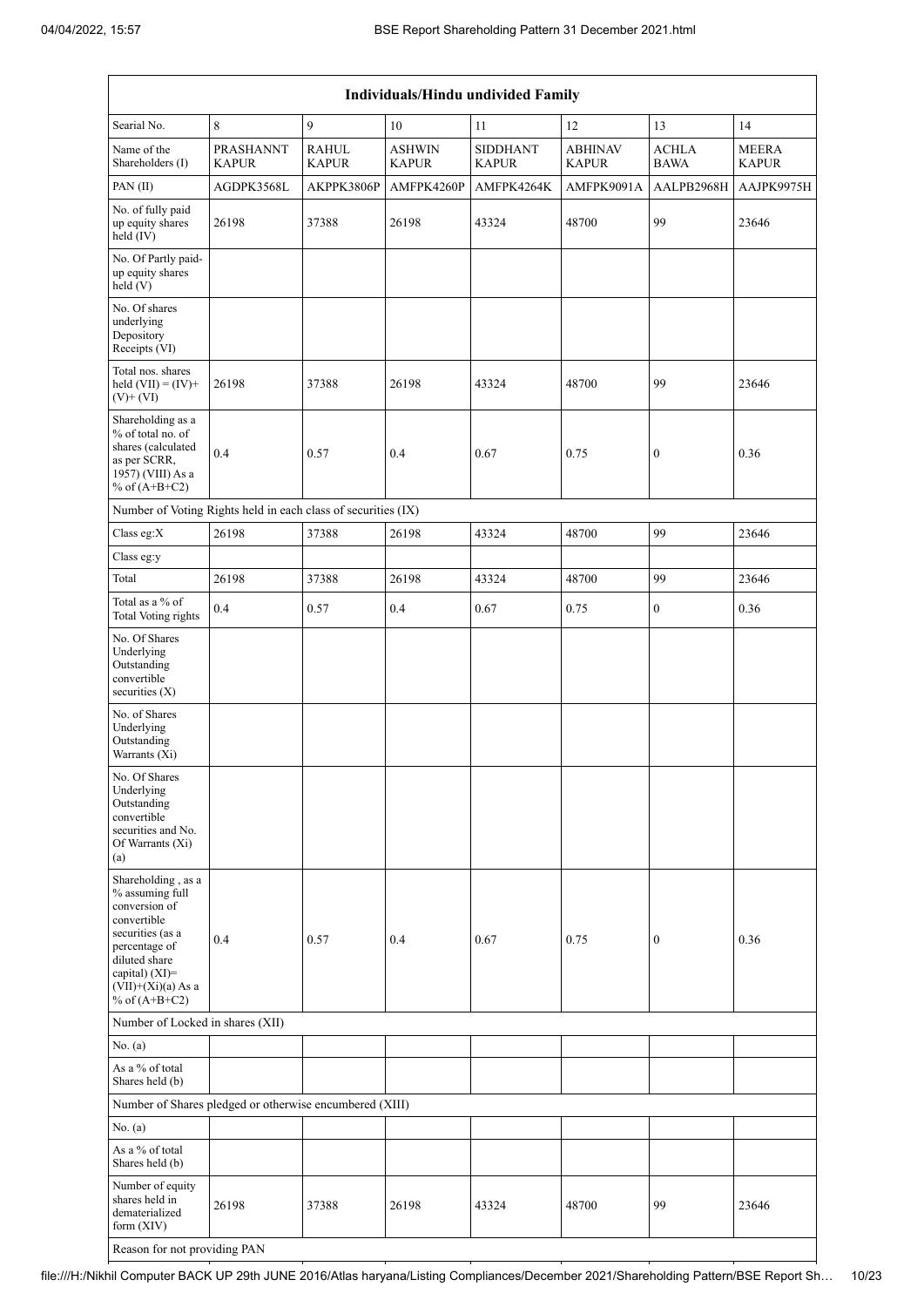| Reason for not<br>providing PAN |                |                   |                   |                        |          |                   |                   |
|---------------------------------|----------------|-------------------|-------------------|------------------------|----------|-------------------|-------------------|
| Shareholder type                | Promoter Group | Promoter<br>Group | Promoter<br>Group | Promoter Group   Group | Promoter | Promoter<br>Group | Promoter<br>Group |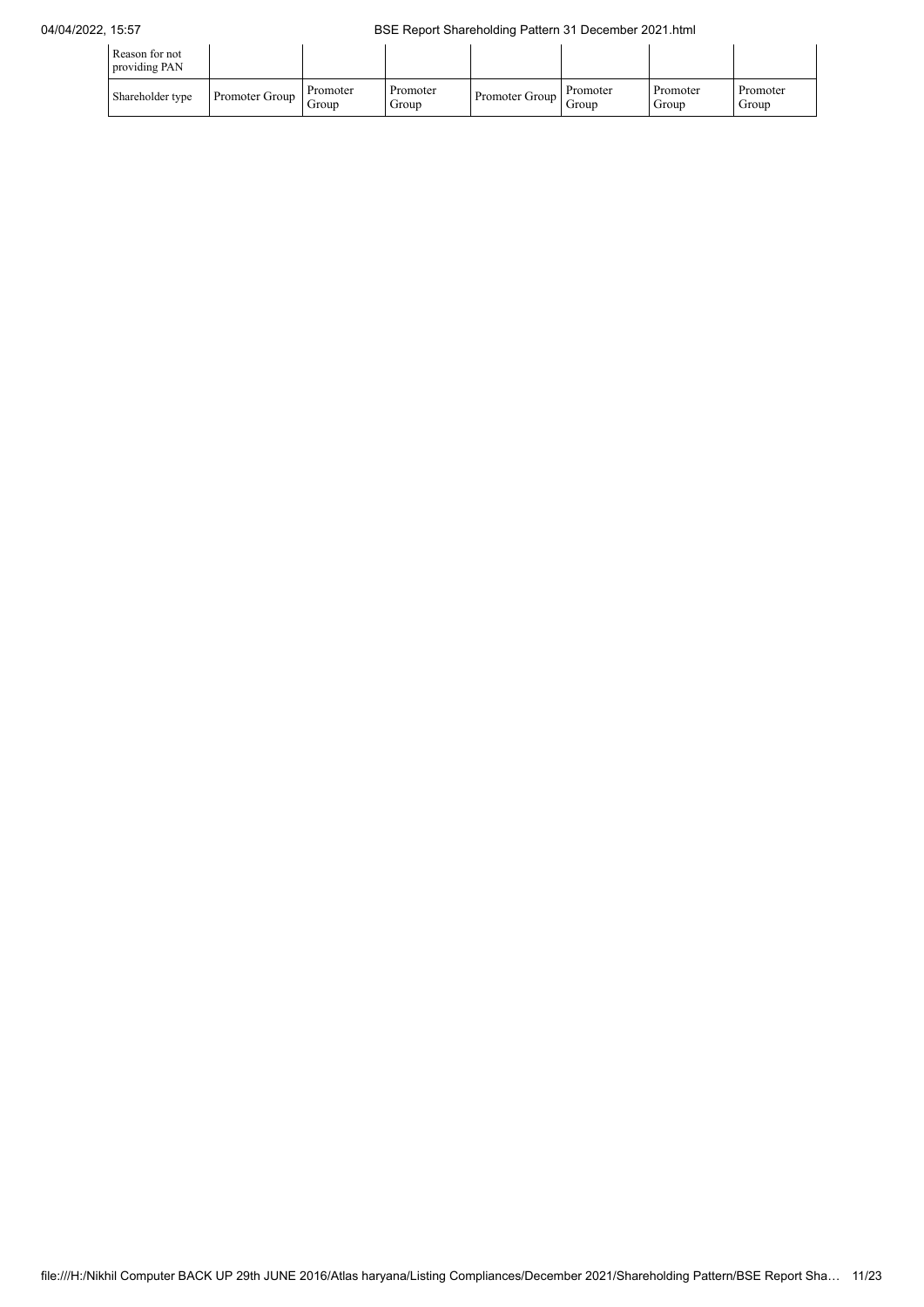| Individuals/Hindu undivided Family                                                                                                                                                          |                                  |                                   |                                   |                              |                               |                              |                               |  |  |  |  |
|---------------------------------------------------------------------------------------------------------------------------------------------------------------------------------------------|----------------------------------|-----------------------------------|-----------------------------------|------------------------------|-------------------------------|------------------------------|-------------------------------|--|--|--|--|
| Searial No.                                                                                                                                                                                 | 15                               | 16                                | 17                                | 18                           | 19                            | 20                           | 21                            |  |  |  |  |
| Name of the<br>Shareholders (I)                                                                                                                                                             | <b>RAJIV</b><br><b>KAPUR HUF</b> | <b>SANJAY</b><br><b>KAPUR HUF</b> | <b>VIKRAM</b><br><b>KAPUR HUF</b> | <b>ANGAD</b><br><b>KAPUR</b> | <b>GAUTAM</b><br><b>KAPUR</b> | <b>RAJIV</b><br><b>KAPUR</b> | <b>VIKRAM</b><br><b>KAPUR</b> |  |  |  |  |
| PAN(II)                                                                                                                                                                                     | AAAHR6202B                       | AAAHS9165C                        | AAAHV3440D                        | AAEPK7610A                   | AAFPK7882F                    | AAFPK7883E                   | AAFPK7885C                    |  |  |  |  |
| No. of fully paid<br>up equity shares<br>held (IV)                                                                                                                                          | 94438                            | 36678                             | 41320                             | 51800                        | 276450                        | 86290                        | 63985                         |  |  |  |  |
| No. Of Partly paid-<br>up equity shares<br>held (V)                                                                                                                                         |                                  |                                   |                                   |                              |                               |                              |                               |  |  |  |  |
| No. Of shares<br>underlying<br>Depository<br>Receipts (VI)                                                                                                                                  |                                  |                                   |                                   |                              |                               |                              |                               |  |  |  |  |
| Total nos. shares<br>held $(VII) = (IV) +$<br>$(V)$ + $(VI)$                                                                                                                                | 94438                            | 36678                             | 41320                             | 51800                        | 276450                        | 86290                        | 63985                         |  |  |  |  |
| Shareholding as a<br>% of total no. of<br>shares (calculated<br>as per SCRR,<br>1957) (VIII) As a<br>% of $(A+B+C2)$                                                                        | 1.45                             | 0.56                              | 0.64                              | 0.8                          | 4.25                          | 1.33                         | 0.98                          |  |  |  |  |
| Number of Voting Rights held in each class of securities (IX)                                                                                                                               |                                  |                                   |                                   |                              |                               |                              |                               |  |  |  |  |
| Class eg:X                                                                                                                                                                                  | 94438                            | 36678                             | 41320                             | 51800                        | 276450                        | 86290                        | 63985                         |  |  |  |  |
| Class eg:y                                                                                                                                                                                  |                                  |                                   |                                   |                              |                               |                              |                               |  |  |  |  |
| Total                                                                                                                                                                                       | 94438                            | 36678                             | 41320                             | 51800                        | 276450                        | 86290                        | 63985                         |  |  |  |  |
| Total as a % of<br><b>Total Voting rights</b>                                                                                                                                               | 1.45                             | 0.56                              | 0.63                              | 0.8                          | 4.25                          | 1.33                         | 0.98                          |  |  |  |  |
| No. Of Shares<br>Underlying<br>Outstanding<br>convertible<br>securities $(X)$                                                                                                               |                                  |                                   |                                   |                              |                               |                              |                               |  |  |  |  |
| No. of Shares<br>Underlying<br>Outstanding<br>Warrants (Xi)                                                                                                                                 |                                  |                                   |                                   |                              |                               |                              |                               |  |  |  |  |
| No. Of Shares<br>Underlying<br>Outstanding<br>convertible<br>securities and No.<br>Of Warrants (Xi)<br>(a)                                                                                  |                                  |                                   |                                   |                              |                               |                              |                               |  |  |  |  |
| Shareholding, as a<br>% assuming full<br>conversion of<br>convertible<br>securities (as a<br>percentage of<br>diluted share<br>capital) $(XI)$ =<br>$(VII)+(Xi)(a) As a$<br>% of $(A+B+C2)$ | 1.45                             | 0.56                              | 0.64                              | 0.8                          | 4.25                          | 1.33                         | 0.98                          |  |  |  |  |
| Number of Locked in shares (XII)                                                                                                                                                            |                                  |                                   |                                   |                              |                               |                              |                               |  |  |  |  |
| No. (a)                                                                                                                                                                                     |                                  |                                   |                                   |                              |                               |                              |                               |  |  |  |  |
| As a % of total<br>Shares held (b)                                                                                                                                                          |                                  |                                   |                                   |                              |                               |                              |                               |  |  |  |  |
| Number of Shares pledged or otherwise encumbered (XIII)                                                                                                                                     |                                  |                                   |                                   |                              |                               |                              |                               |  |  |  |  |
| No. (a)                                                                                                                                                                                     |                                  |                                   |                                   |                              |                               |                              |                               |  |  |  |  |
| As a % of total<br>Shares held (b)                                                                                                                                                          |                                  |                                   |                                   |                              |                               |                              |                               |  |  |  |  |
| Number of equity<br>shares held in<br>dematerialized<br>form (XIV)                                                                                                                          | 94438                            | 36678                             | 41320                             | 51800                        | 276450                        | 86290                        | 63985                         |  |  |  |  |
| Reason for not providing PAN                                                                                                                                                                |                                  |                                   |                                   |                              |                               |                              |                               |  |  |  |  |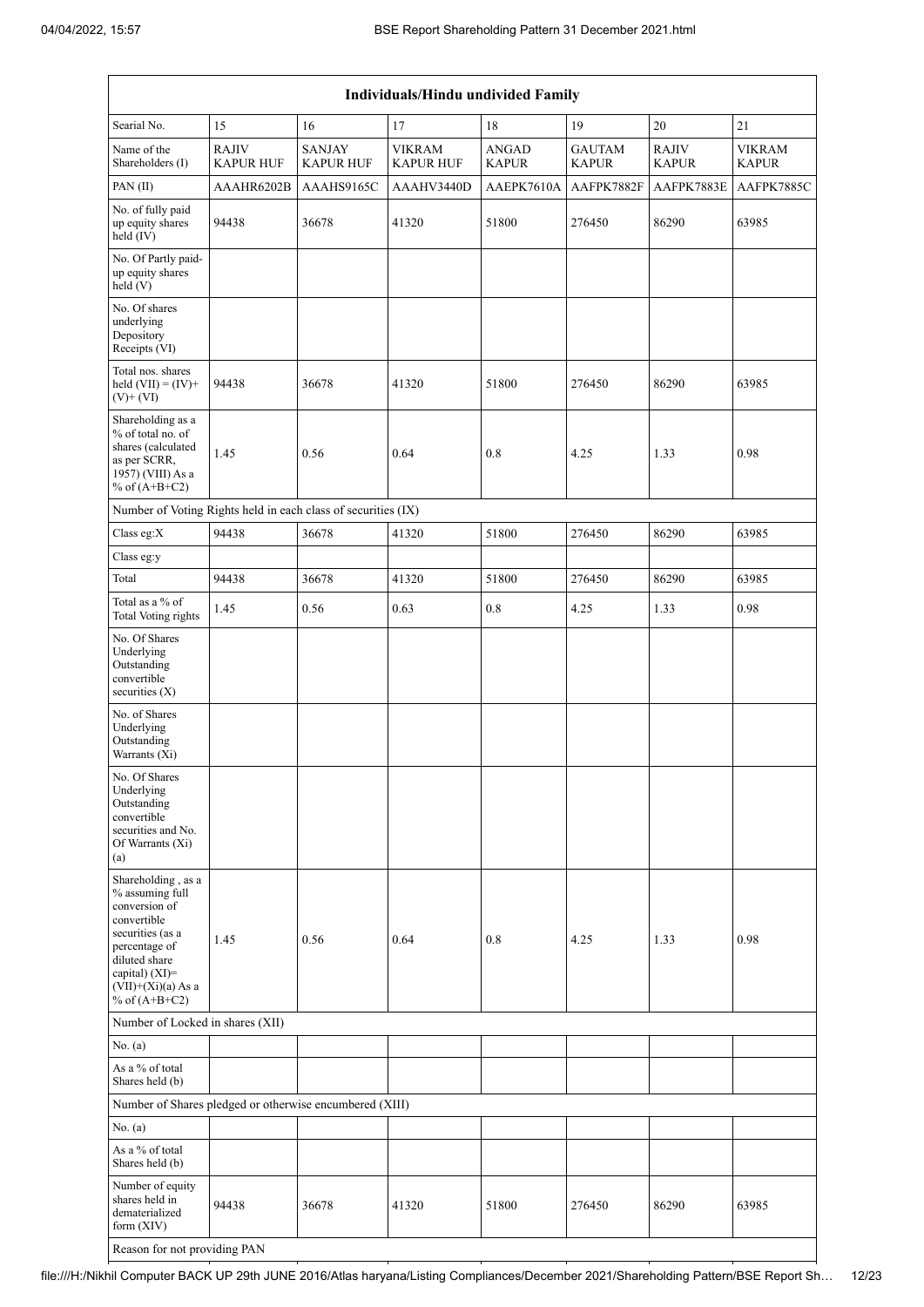## 04/04/2022, 15:57 BSE Report Shareholding Pattern 31 December 2021.html

| Reason for not<br>providing PAN |                   |                   |                |                   |                   |                   |                   |
|---------------------------------|-------------------|-------------------|----------------|-------------------|-------------------|-------------------|-------------------|
| Shareholder type                | Promoter<br>Group | Promoter<br>Group | Promoter Group | Promoter<br>Group | Promoter<br>Group | Promoter<br>Group | Promoter<br>Group |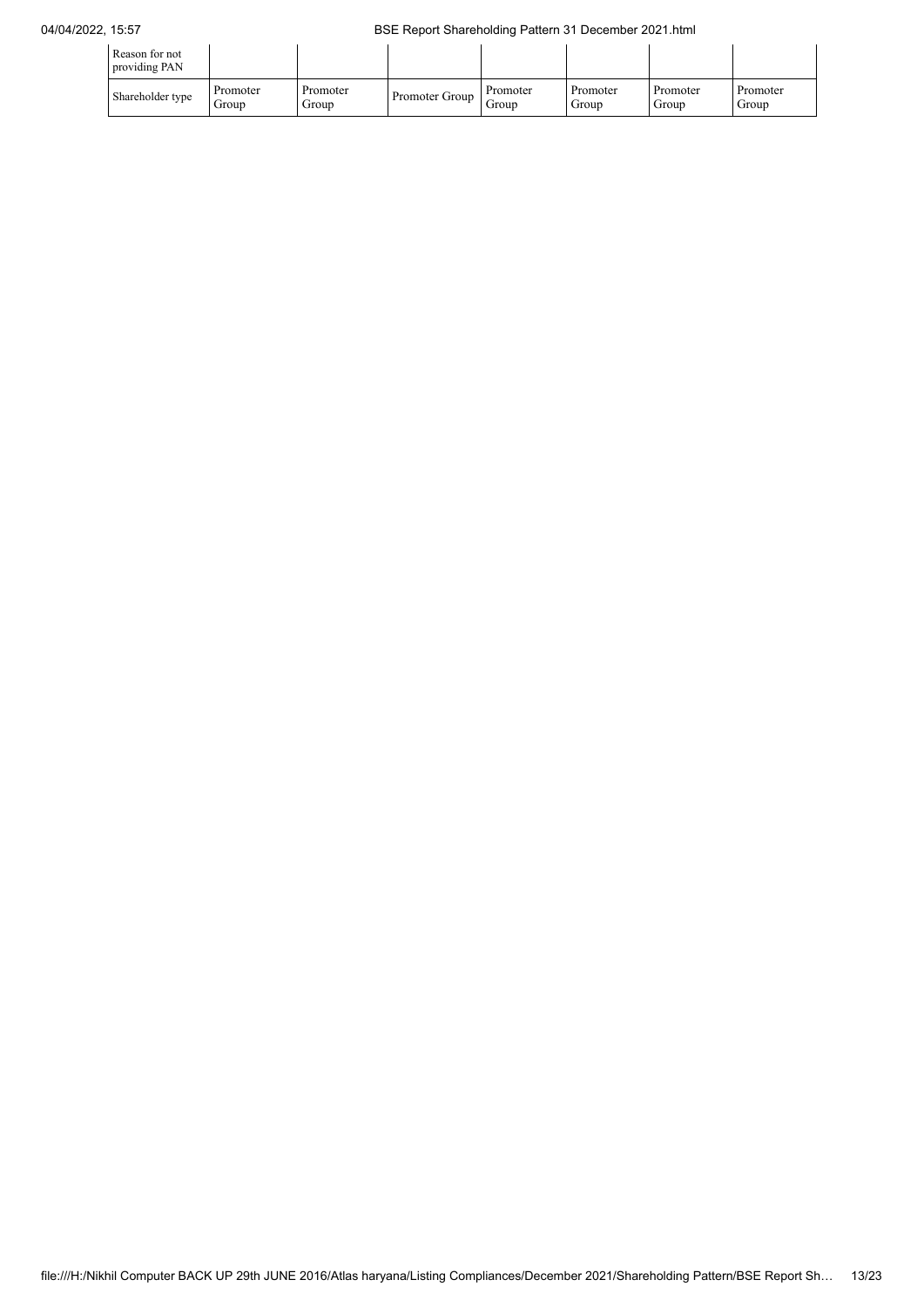| <b>Individuals/Hindu undivided Family</b>                                                                                                                                                |                             |                               |                              |                           |                                |                               |                                      |  |
|------------------------------------------------------------------------------------------------------------------------------------------------------------------------------------------|-----------------------------|-------------------------------|------------------------------|---------------------------|--------------------------------|-------------------------------|--------------------------------------|--|
| Searial No.                                                                                                                                                                              | 22                          | 23                            | $24\,$                       | 25                        | $26\,$                         | 27                            | 28                                   |  |
| Name of the<br>Shareholders (I)                                                                                                                                                          | <b>ARUN</b><br><b>KAPUR</b> | <b>SAKSHI</b><br><b>KAPUR</b> | <b>BIMLA</b><br><b>KAPUR</b> | <b>B.D.KAPUR</b><br>(HUF) | <b>RENU</b><br><b>AGGARWAL</b> | <b>MALTIP</b><br><b>MEHRA</b> | <b>JAI DEV</b><br><b>KAPUR (HUF)</b> |  |
| PAN(II)                                                                                                                                                                                  | AAGPK2932H                  | ANTPK0379A                    | AAIPK9921A                   | AAEPK7609M                | AACPA2994D                     | AABPM1920E                    | AAAHJ3077J                           |  |
| No. of fully paid<br>up equity shares<br>held (IV)                                                                                                                                       | 176                         | 13460                         | 12474                        | $\boldsymbol{0}$          | $\overline{c}$                 | $\overline{c}$                | $\boldsymbol{0}$                     |  |
| No. Of Partly paid-<br>up equity shares<br>held (V)                                                                                                                                      |                             |                               |                              |                           |                                |                               |                                      |  |
| No. Of shares<br>underlying<br>Depository<br>Receipts (VI)                                                                                                                               |                             |                               |                              |                           |                                |                               |                                      |  |
| Total nos. shares<br>held $(VII) = (IV) +$<br>$(V)$ + $(VI)$                                                                                                                             | 176                         | 13460                         | 12474                        | $\boldsymbol{0}$          | $\overline{2}$                 | $\overline{c}$                | $\boldsymbol{0}$                     |  |
| Shareholding as a<br>% of total no. of<br>shares (calculated<br>as per SCRR,<br>1957) (VIII) As a<br>% of $(A+B+C2)$                                                                     | $\mathbf{0}$                | 0.21                          | 0.19                         | $\boldsymbol{0}$          | $\boldsymbol{0}$               | $\boldsymbol{0}$              | $\boldsymbol{0}$                     |  |
| Number of Voting Rights held in each class of securities (IX)                                                                                                                            |                             |                               |                              |                           |                                |                               |                                      |  |
| Class eg: $X$                                                                                                                                                                            | 176                         | 13460                         | 12474                        | $\boldsymbol{0}$          | $\sqrt{2}$                     | $\overline{c}$                | $\boldsymbol{0}$                     |  |
| Class eg:y                                                                                                                                                                               |                             |                               |                              |                           |                                |                               |                                      |  |
| Total                                                                                                                                                                                    | 176                         | 13460                         | 12474                        | $\boldsymbol{0}$          | $\sqrt{2}$                     | $\overline{c}$                | $\boldsymbol{0}$                     |  |
| Total as a $\%$ of<br><b>Total Voting rights</b>                                                                                                                                         | $\mathbf{0}$                | 0.21                          | 0.19                         | $\boldsymbol{0}$          | $\boldsymbol{0}$               | $\boldsymbol{0}$              | $\boldsymbol{0}$                     |  |
| No. Of Shares<br>Underlying<br>Outstanding<br>convertible<br>securities (X)                                                                                                              |                             |                               |                              |                           |                                |                               |                                      |  |
| No. of Shares<br>Underlying<br>Outstanding<br>Warrants (Xi)                                                                                                                              |                             |                               |                              |                           |                                |                               |                                      |  |
| No. Of Shares<br>Underlying<br>Outstanding<br>convertible<br>securities and No.<br>Of Warrants (Xi)<br>(a)                                                                               |                             |                               |                              |                           |                                |                               |                                      |  |
| Shareholding, as a<br>% assuming full<br>conversion of<br>convertible<br>securities (as a<br>percentage of<br>diluted share<br>capital) (XI)=<br>$(VII)+(Xi)(a)$ As a<br>% of $(A+B+C2)$ | $\boldsymbol{0}$            | 0.21                          | 0.19                         | $\boldsymbol{0}$          | $\boldsymbol{0}$               | $\mathbf{0}$                  | $\mathbf{0}$                         |  |
| Number of Locked in shares (XII)                                                                                                                                                         |                             |                               |                              |                           |                                |                               |                                      |  |
| No. (a)                                                                                                                                                                                  |                             |                               |                              |                           |                                |                               |                                      |  |
| As a % of total<br>Shares held (b)                                                                                                                                                       |                             |                               |                              |                           |                                |                               |                                      |  |
| Number of Shares pledged or otherwise encumbered (XIII)                                                                                                                                  |                             |                               |                              |                           |                                |                               |                                      |  |
| No. (a)                                                                                                                                                                                  |                             |                               |                              |                           |                                |                               |                                      |  |
| As a % of total<br>Shares held (b)                                                                                                                                                       |                             |                               |                              |                           |                                |                               |                                      |  |
| Number of equity<br>shares held in<br>dematerialized<br>form (XIV)                                                                                                                       | $\boldsymbol{0}$            | 13460                         | $\boldsymbol{0}$             | $\boldsymbol{0}$          | $\boldsymbol{0}$               | $\overline{c}$                | $\boldsymbol{0}$                     |  |
| Reason for not providing PAN                                                                                                                                                             |                             |                               |                              |                           |                                |                               |                                      |  |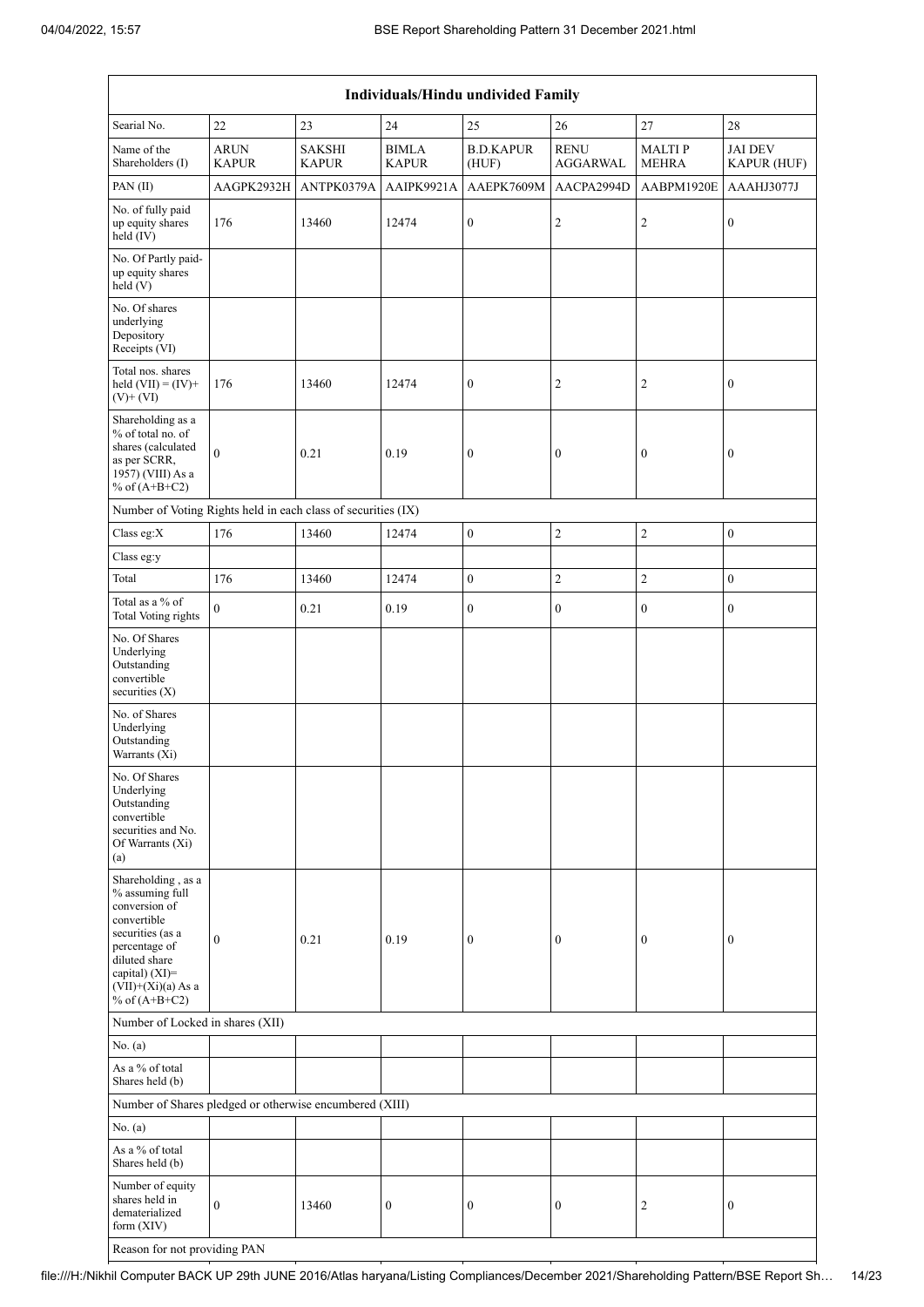| Reason for not<br>providing PAN |                   |                   |                   |          |                   |                   |          |
|---------------------------------|-------------------|-------------------|-------------------|----------|-------------------|-------------------|----------|
| Shareholder type                | Promoter<br>Group | Promoter<br>Group | Promoter<br>Group | Promoter | Promoter<br>Group | Promoter<br>Group | Promoter |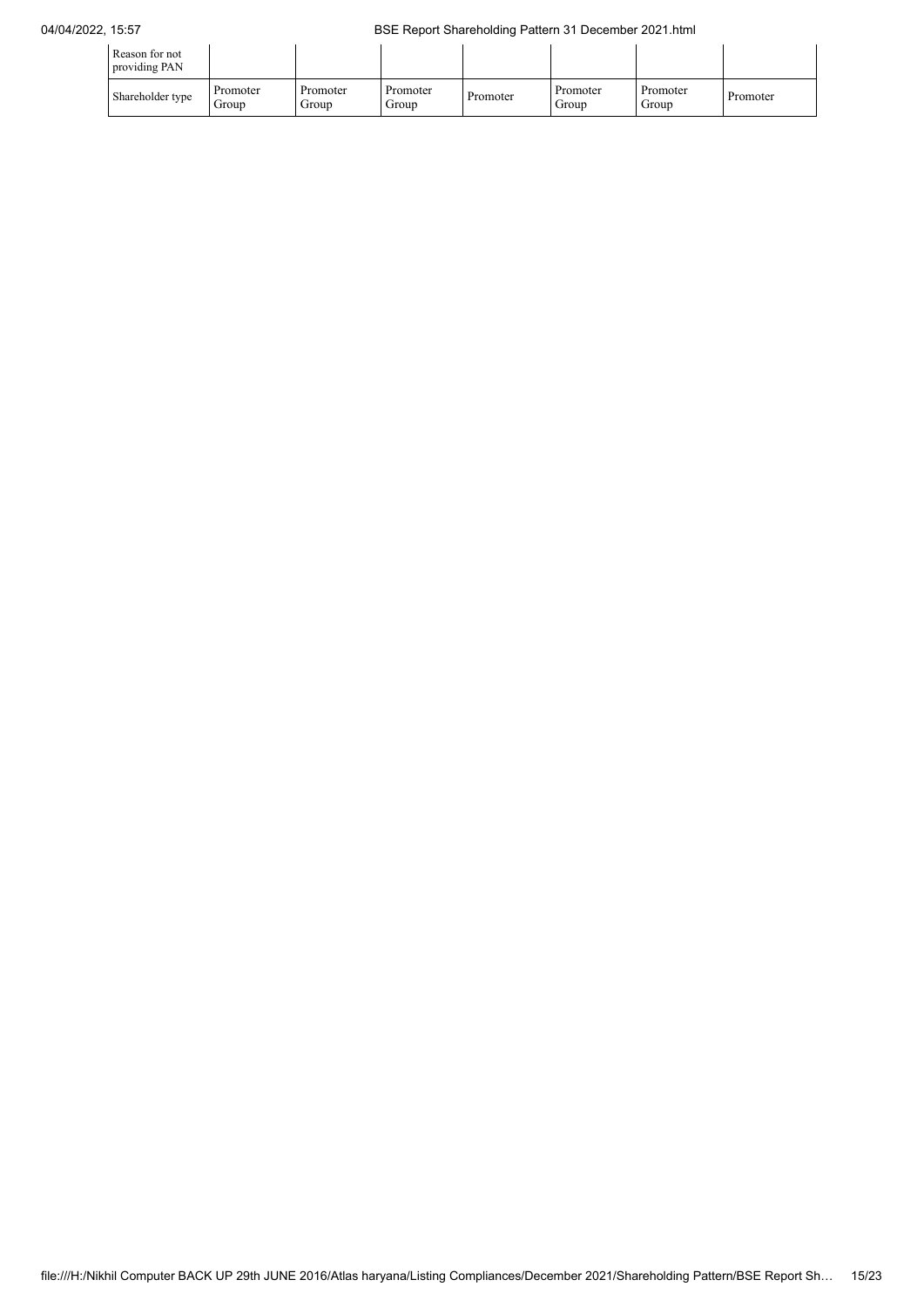| Individuals/Hindu undivided Family                                                                                                                                                       |                                                               |                |                     |                  |                       |  |  |
|------------------------------------------------------------------------------------------------------------------------------------------------------------------------------------------|---------------------------------------------------------------|----------------|---------------------|------------------|-----------------------|--|--|
| Searial No.                                                                                                                                                                              | 29                                                            | 30             | 31                  | 32               |                       |  |  |
| Name of the<br>Shareholders (I)                                                                                                                                                          | <b>ASHWATH KAPUR</b>                                          | RAOSHMI KAPUR. | <b>AKSHAY KAPUR</b> | Neely Kapur      | Click here to go back |  |  |
| PAN(II)                                                                                                                                                                                  | AARPK8585B                                                    | AGGPK2181E     | AANPK5146Q          | AGDPK3341F       | Total                 |  |  |
| No. of fully paid<br>up equity shares<br>held (IV)                                                                                                                                       | 26124                                                         | 27084          | 26124               | $\boldsymbol{0}$ | 1551050               |  |  |
| No. Of Partly paid-<br>up equity shares<br>held (V)                                                                                                                                      |                                                               |                |                     |                  |                       |  |  |
| No. Of shares<br>underlying<br>Depository<br>Receipts (VI)                                                                                                                               |                                                               |                |                     |                  |                       |  |  |
| Total nos. shares<br>held $(VII) = (IV) +$<br>$(V)$ + $(VI)$                                                                                                                             | 26124                                                         | 27084          | 26124               | $\boldsymbol{0}$ | 1551050               |  |  |
| Shareholding as a<br>% of total no. of<br>shares (calculated<br>as per SCRR,<br>1957) (VIII) As a<br>% of $(A+B+C2)$                                                                     | 0.4                                                           | 0.42           | 0.4                 | $\boldsymbol{0}$ | 23.85                 |  |  |
|                                                                                                                                                                                          | Number of Voting Rights held in each class of securities (IX) |                |                     |                  |                       |  |  |
| Class eg:X                                                                                                                                                                               | 26124                                                         | 27084          | 26124               | $\boldsymbol{0}$ | 1551050               |  |  |
| Class eg:y                                                                                                                                                                               |                                                               |                |                     |                  |                       |  |  |
| Total                                                                                                                                                                                    | 26124                                                         | 27084          | 26124               | $\boldsymbol{0}$ | 1551050               |  |  |
| Total as a % of<br><b>Total Voting rights</b>                                                                                                                                            | 0.4                                                           | 0.42           | 0.4                 | $\boldsymbol{0}$ | 23.83                 |  |  |
| No. Of Shares<br>Underlying<br>Outstanding<br>convertible<br>securities $(X)$                                                                                                            |                                                               |                |                     |                  |                       |  |  |
| No. of Shares<br>Underlying<br>Outstanding<br>Warrants (Xi)                                                                                                                              |                                                               |                |                     |                  |                       |  |  |
| No. Of Shares<br>Underlying<br>Outstanding<br>convertible<br>securities and No.<br>Of Warrants (Xi)<br>(a)                                                                               |                                                               |                |                     |                  |                       |  |  |
| Shareholding, as a<br>% assuming full<br>conversion of<br>convertible<br>securities (as a<br>percentage of<br>diluted share<br>capital) (XI)=<br>$(VII)+(Xi)(a)$ As a<br>% of $(A+B+C2)$ | 0.4                                                           | 0.42           | 0.4                 | $\boldsymbol{0}$ | 23.85                 |  |  |
| Number of Locked in shares (XII)                                                                                                                                                         |                                                               |                |                     |                  |                       |  |  |
| No. (a)                                                                                                                                                                                  |                                                               |                |                     |                  |                       |  |  |
| As a % of total<br>Shares held (b)                                                                                                                                                       |                                                               |                |                     |                  |                       |  |  |
|                                                                                                                                                                                          | Number of Shares pledged or otherwise encumbered (XIII)       |                |                     |                  |                       |  |  |
| No. (a)                                                                                                                                                                                  |                                                               |                |                     |                  |                       |  |  |
| As a % of total<br>Shares held (b)                                                                                                                                                       |                                                               |                |                     |                  |                       |  |  |
| Number of equity<br>shares held in<br>dematerialized<br>form $(XIV)$                                                                                                                     | 26124                                                         | 27084          | 26124               | 0                | 1521174               |  |  |
| Reason for not providing PAN                                                                                                                                                             |                                                               |                |                     |                  |                       |  |  |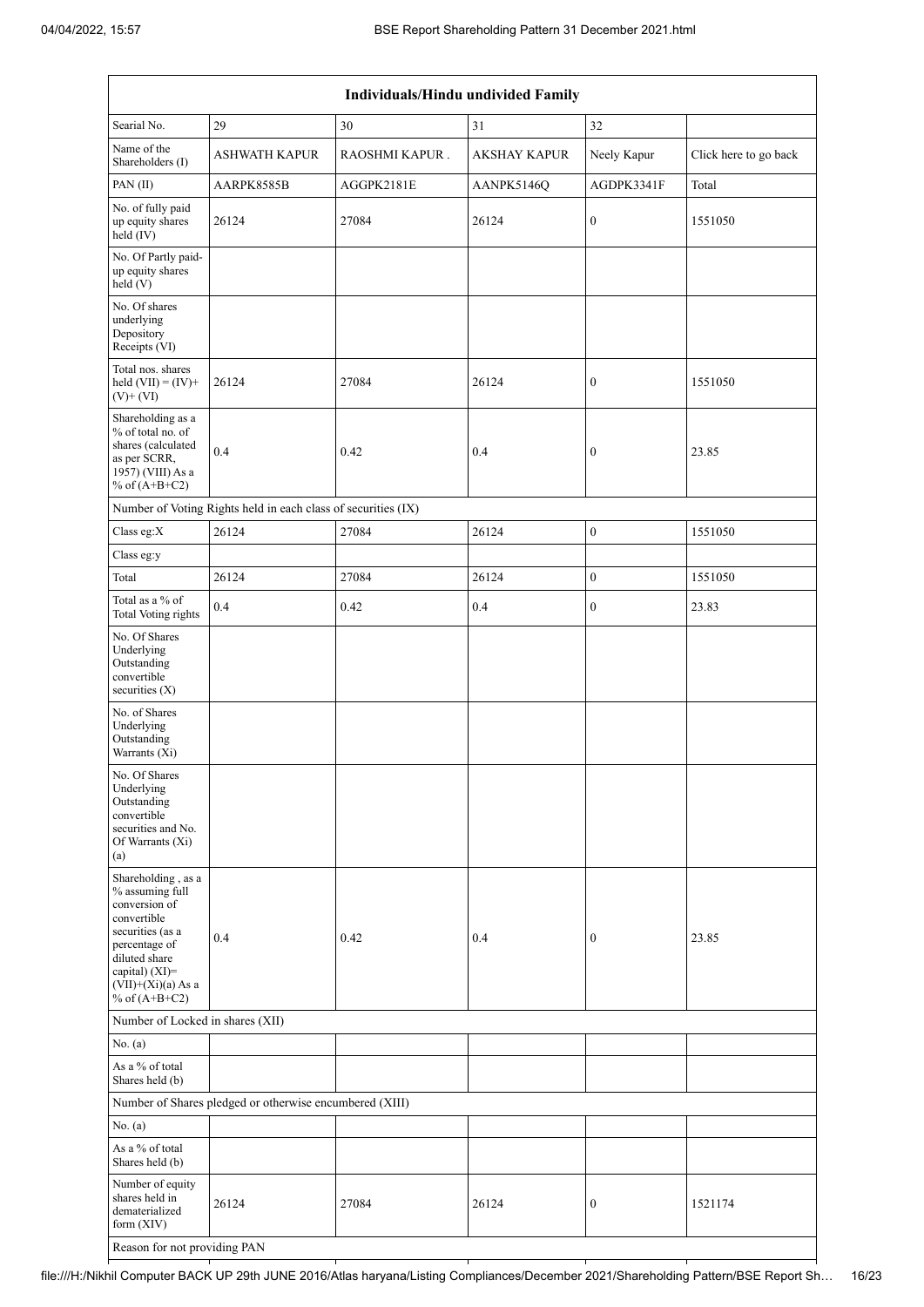| Reason for not<br>providing PAN |                |                |                |                |  |
|---------------------------------|----------------|----------------|----------------|----------------|--|
| Shareholder type                | Promoter Group | Promoter Group | Promoter Group | Promoter Group |  |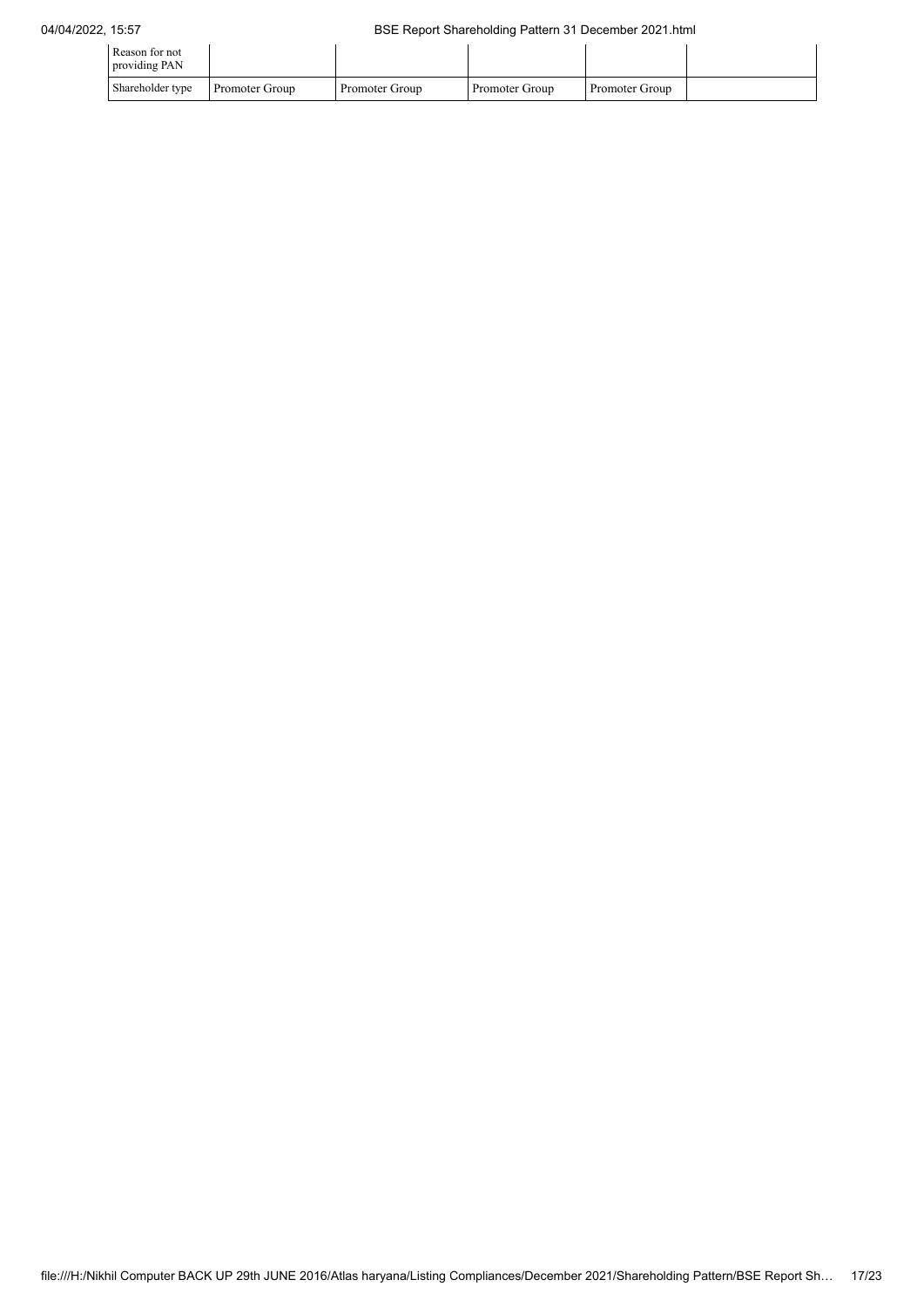| Any Other (specify)                                                                                                                                                                    |                                                               |                                         |                                                         |                                           |                          |  |  |
|----------------------------------------------------------------------------------------------------------------------------------------------------------------------------------------|---------------------------------------------------------------|-----------------------------------------|---------------------------------------------------------|-------------------------------------------|--------------------------|--|--|
| Searial No.                                                                                                                                                                            | $\mathbf{1}$                                                  | $\sqrt{2}$                              | 3                                                       | $\overline{4}$                            |                          |  |  |
| Category                                                                                                                                                                               | <b>Bodies Corporate</b>                                       | <b>Bodies Corporate</b>                 | <b>Bodies Corporate</b>                                 | <b>Bodies Corporate</b>                   | Click here<br>to go back |  |  |
| Name of the<br>Shareholders (I)                                                                                                                                                        | <b>M/S LIMROSE</b><br><b>ENGINEERING WORKS</b><br>P LTD       | <b>JANKIDAS &amp;</b><br>SONS PVT. LTD. | <b>M/S CORONA RIM</b><br>MANUFACTURING CO<br><b>LTD</b> | THE MILTON CYCLE<br><b>INDUSTRIES LTD</b> |                          |  |  |
| PAN(II)                                                                                                                                                                                | AAACL0064A                                                    | AAACJ0154D                              | AACFC3482G                                              | AABCM3269R                                | Total                    |  |  |
| No. of the<br>Shareholders (I)                                                                                                                                                         | $\mathbf{1}$                                                  | 1                                       | 1                                                       | $\mathbf{1}$                              | 4                        |  |  |
| No. of fully paid<br>up equity shares<br>held (IV)                                                                                                                                     | 515300                                                        | 14282                                   | 7176                                                    | 651692                                    | 1188450                  |  |  |
| No. Of Partly paid-<br>up equity shares<br>held (V)                                                                                                                                    |                                                               |                                         |                                                         |                                           |                          |  |  |
| No. Of shares<br>underlying<br>Depository<br>Receipts (VI)                                                                                                                             |                                                               |                                         |                                                         |                                           |                          |  |  |
| Total nos. shares<br>held $(VII) = (IV) +$<br>$(V)$ + $(VI)$                                                                                                                           | 515300                                                        | 14282                                   | 7176                                                    | 651692                                    | 1188450                  |  |  |
| Shareholding as a<br>% of total no. of<br>shares (calculated<br>as per SCRR,<br>1957) (VIII) As a<br>% of $(A+B+C2)$                                                                   | 7.92                                                          | 0.22                                    | 0.11                                                    | 10.02                                     | 18.27                    |  |  |
|                                                                                                                                                                                        | Number of Voting Rights held in each class of securities (IX) |                                         |                                                         |                                           |                          |  |  |
| Class eg: X                                                                                                                                                                            | 515300                                                        | 14282                                   | 7176                                                    | 651692                                    | 1188450                  |  |  |
| Class eg:y                                                                                                                                                                             |                                                               |                                         |                                                         |                                           |                          |  |  |
| Total                                                                                                                                                                                  | 515300                                                        | 14282                                   | 7176                                                    | 651692                                    | 1188450                  |  |  |
| Total as a % of<br>Total Voting rights                                                                                                                                                 | 7.92                                                          | 0.22                                    | 0.11                                                    | 10.01                                     | 18.26                    |  |  |
| No. Of Shares<br>Underlying<br>Outstanding<br>convertible<br>securities (X)                                                                                                            |                                                               |                                         |                                                         |                                           |                          |  |  |
| No. of Shares<br>Underlying<br>Outstanding<br>Warrants (Xi)                                                                                                                            |                                                               |                                         |                                                         |                                           |                          |  |  |
| No. Of Shares<br>Underlying<br>Outstanding<br>convertible<br>securities and No.<br>Of Warrants (Xi)<br>(a)                                                                             |                                                               |                                         |                                                         |                                           |                          |  |  |
| Shareholding, as a<br>% assuming full<br>conversion of<br>convertible<br>securities (as a<br>percentage of<br>diluted share<br>capital) $(XI)=$<br>$(VII)+(X)$ As a %<br>of $(A+B+C2)$ | 7.92                                                          | 0.22                                    | 0.11                                                    | 10.02                                     | 18.27                    |  |  |
| Number of Locked in shares (XII)                                                                                                                                                       |                                                               |                                         |                                                         |                                           |                          |  |  |
| No. (a)                                                                                                                                                                                |                                                               |                                         |                                                         |                                           |                          |  |  |
| As a % of total<br>Shares held (b)                                                                                                                                                     |                                                               |                                         |                                                         |                                           |                          |  |  |
|                                                                                                                                                                                        | Number of Shares pledged or otherwise encumbered (XIII)       |                                         |                                                         |                                           |                          |  |  |
| No. (a)                                                                                                                                                                                |                                                               |                                         |                                                         |                                           |                          |  |  |
| As a % of total                                                                                                                                                                        |                                                               |                                         |                                                         |                                           |                          |  |  |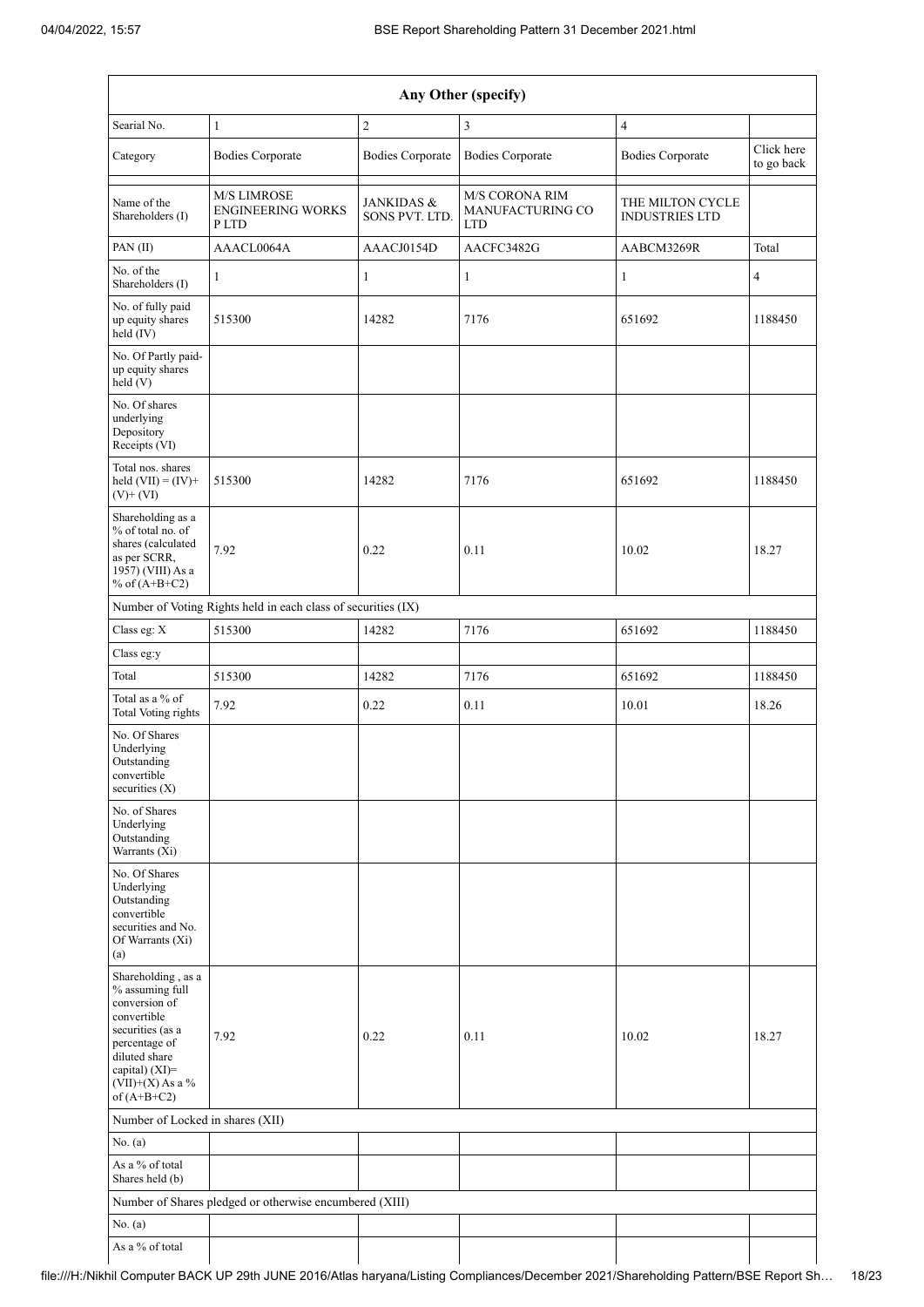## 04/04/2022, 15:57 BSE Report Shareholding Pattern 31 December 2021.html

| Shares held (b)                                                      |                              |                |                |                |         |  |  |  |  |
|----------------------------------------------------------------------|------------------------------|----------------|----------------|----------------|---------|--|--|--|--|
| Number of equity<br>shares held in<br>dematerialized<br>form $(XIV)$ | 515300                       | 14282          | $\theta$       | 651692         | 1181274 |  |  |  |  |
|                                                                      | Reason for not providing PAN |                |                |                |         |  |  |  |  |
| Reason for not<br>providing PAN                                      |                              |                |                |                |         |  |  |  |  |
| Shareholder type                                                     | Promoter Group               | Promoter Group | Promoter Group | Promoter Group |         |  |  |  |  |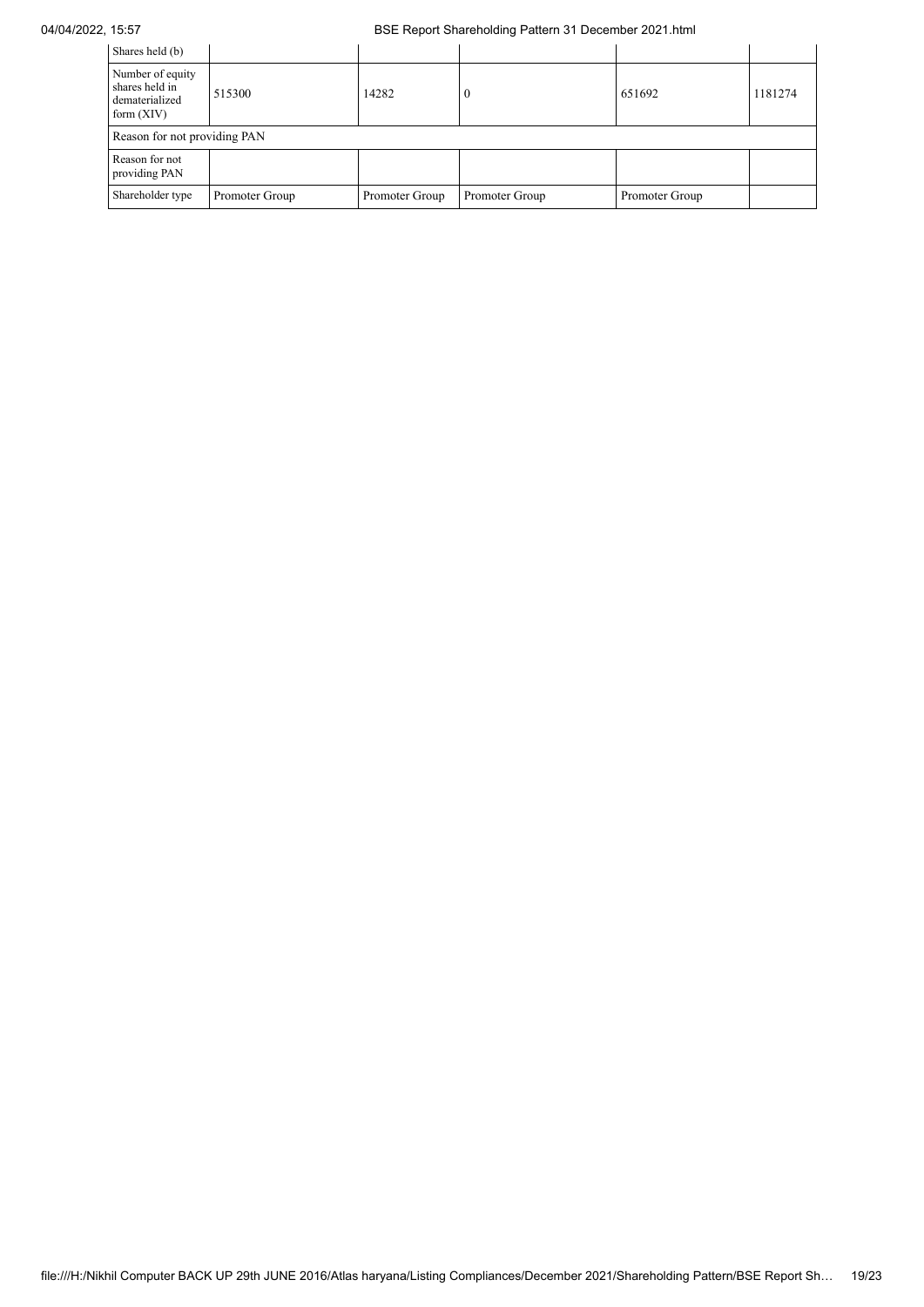$\mathsf{r}$ 

 $\overline{\phantom{a}}$ 

| Individuals - ii. Individual shareholders holding nominal share capital in excess of Rs. 2 lakhs.                                                                                     |                                                               |                       |  |  |  |  |  |
|---------------------------------------------------------------------------------------------------------------------------------------------------------------------------------------|---------------------------------------------------------------|-----------------------|--|--|--|--|--|
| Searial No.                                                                                                                                                                           | $\mathbf{1}$                                                  |                       |  |  |  |  |  |
| Name of the<br>Shareholders (I)                                                                                                                                                       | <b>RAMESH CHAND</b>                                           | Click here to go back |  |  |  |  |  |
| PAN(II)                                                                                                                                                                               | AANPC2926N                                                    | Total                 |  |  |  |  |  |
| No. of fully paid<br>up equity shares<br>held (IV)                                                                                                                                    | 77406                                                         | 77406                 |  |  |  |  |  |
| No. Of Partly paid-<br>up equity shares<br>held(V)                                                                                                                                    |                                                               |                       |  |  |  |  |  |
| No. Of shares<br>underlying<br>Depository<br>Receipts (VI)                                                                                                                            |                                                               |                       |  |  |  |  |  |
| Total nos. shares<br>held $(VII) = (IV) +$<br>$(V)$ + $(VI)$                                                                                                                          | 77406                                                         | 77406                 |  |  |  |  |  |
| Shareholding as a<br>% of total no. of<br>shares (calculated<br>as per SCRR,<br>1957) (VIII) As a<br>% of $(A+B+C2)$                                                                  | 1.19                                                          | 1.19                  |  |  |  |  |  |
|                                                                                                                                                                                       | Number of Voting Rights held in each class of securities (IX) |                       |  |  |  |  |  |
| Class eg: $\mathbf X$                                                                                                                                                                 | 77406                                                         | 77406                 |  |  |  |  |  |
| Class eg:y                                                                                                                                                                            |                                                               |                       |  |  |  |  |  |
| Total                                                                                                                                                                                 | 77406                                                         | 77406                 |  |  |  |  |  |
| Total as a % of<br>Total Voting rights                                                                                                                                                | 1.19                                                          | 1.19                  |  |  |  |  |  |
| No. Of Shares<br>Underlying<br>Outstanding<br>convertible<br>securities $(X)$                                                                                                         |                                                               |                       |  |  |  |  |  |
| No. of Shares<br>Underlying<br>Outstanding<br>Warrants (Xi)                                                                                                                           |                                                               |                       |  |  |  |  |  |
| No. Of Shares<br>Underlying<br>Outstanding<br>convertible<br>securities and No.<br>Of Warrants (Xi)<br>(a)                                                                            |                                                               |                       |  |  |  |  |  |
| Shareholding , as a<br>% assuming full<br>conversion of<br>convertible<br>securities (as a<br>percentage of<br>diluted share<br>capital) (XI)=<br>$(VII)+(X)$ As a %<br>of $(A+B+C2)$ | 1.19                                                          | 1.19                  |  |  |  |  |  |
|                                                                                                                                                                                       | Number of Locked in shares (XII)                              |                       |  |  |  |  |  |
| No. (a)                                                                                                                                                                               |                                                               |                       |  |  |  |  |  |
| As a % of total<br>Shares held (b)                                                                                                                                                    |                                                               |                       |  |  |  |  |  |
| Number of equity<br>shares held in<br>dematerialized<br>form (XIV)                                                                                                                    | 77406                                                         | 77406                 |  |  |  |  |  |
| Reason for not providing PAN                                                                                                                                                          |                                                               |                       |  |  |  |  |  |
| Reason for not<br>providing PAN                                                                                                                                                       |                                                               |                       |  |  |  |  |  |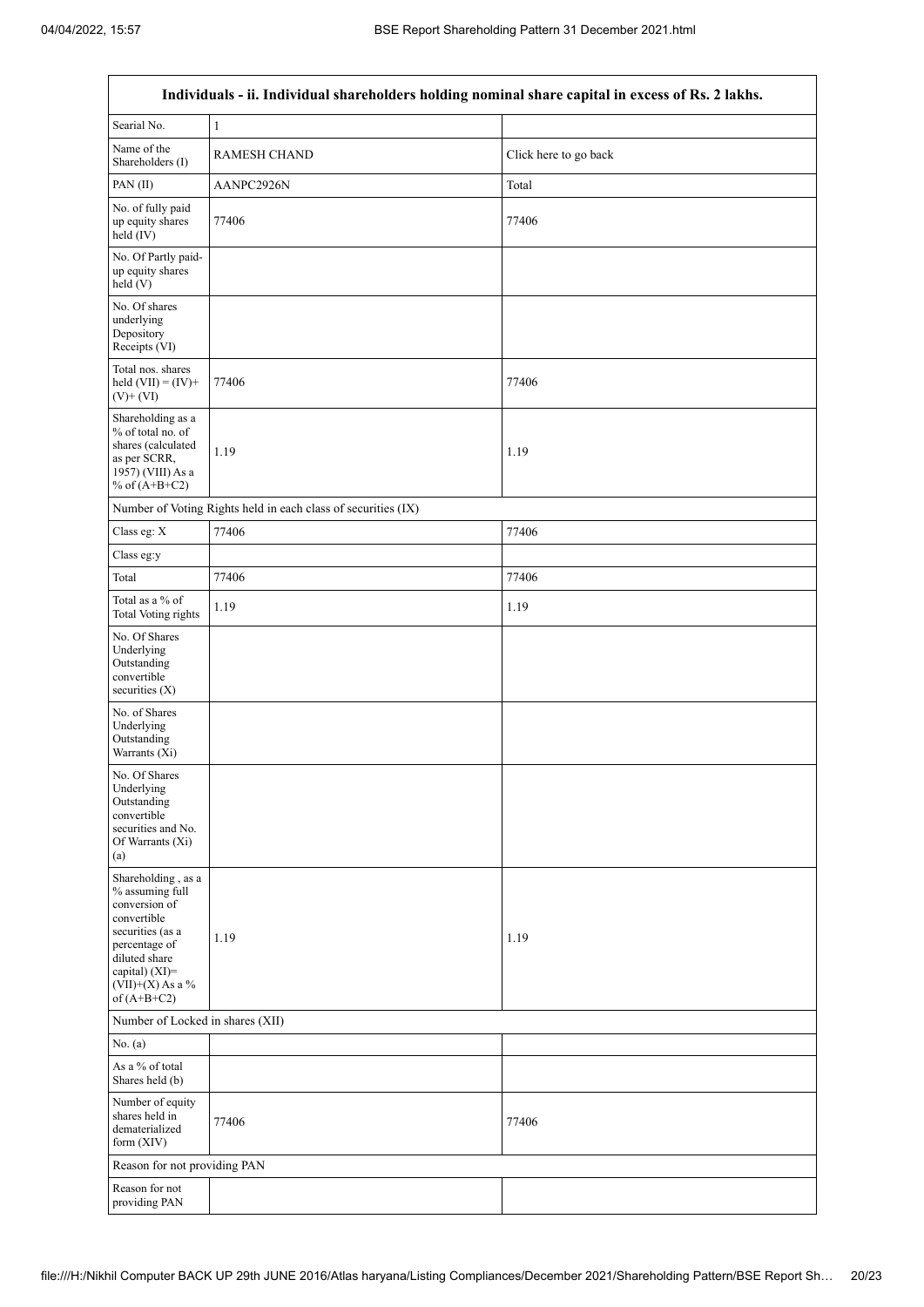| Any Other (specify)                                                                                                                                                                  |                            |                                                               |                     |                                     |              |                          |  |
|--------------------------------------------------------------------------------------------------------------------------------------------------------------------------------------|----------------------------|---------------------------------------------------------------|---------------------|-------------------------------------|--------------|--------------------------|--|
| Searial No.                                                                                                                                                                          | $\mathbf{1}$               | $\overline{2}$                                                | 3                   | $\overline{4}$                      | 5            |                          |  |
| Category                                                                                                                                                                             | <b>Bodies</b><br>Corporate | Non-Resident Indian<br>(NRI)                                  | Clearing<br>Members | Director or Director's<br>Relatives | <b>IEPF</b>  |                          |  |
| Category / More<br>than 1 percentage                                                                                                                                                 | Category                   | Category                                                      | Category            | Category                            | Category     |                          |  |
| Name of the<br>Shareholders (I)                                                                                                                                                      |                            |                                                               |                     |                                     |              | Click here to go<br>back |  |
| PAN(II)                                                                                                                                                                              |                            |                                                               |                     |                                     |              | Total                    |  |
| No. of the<br>Shareholders (I)                                                                                                                                                       | 90                         | 90                                                            | $\overline{4}$      | $\mathbf{1}$                        | $\mathbf{1}$ | 186                      |  |
| No. of fully paid<br>up equity shares<br>held (IV)                                                                                                                                   | 186749                     | 65098                                                         | 19553               | 120                                 | 164304       | 435824                   |  |
| No. Of Partly paid-<br>up equity shares<br>$\text{held} (V)$                                                                                                                         |                            |                                                               |                     |                                     |              |                          |  |
| No. Of shares<br>underlying<br>Depository<br>Receipts (VI)                                                                                                                           |                            |                                                               |                     |                                     |              |                          |  |
| Total nos. shares<br>held $(VII) = (IV) +$<br>$(V)+(VI)$                                                                                                                             | 186749                     | 65098                                                         | 19553               | 120                                 | 164304       | 435824                   |  |
| Shareholding as a<br>% of total no. of<br>shares (calculated<br>as per SCRR,<br>1957) (VIII) As a<br>% of $(A+B+C2)$                                                                 | 2.87                       | $\mathbf{1}$                                                  | 0.3                 | $\boldsymbol{0}$                    | 2.53         | 6.7                      |  |
|                                                                                                                                                                                      |                            | Number of Voting Rights held in each class of securities (IX) |                     |                                     |              |                          |  |
| Class eg: X                                                                                                                                                                          | 186749                     | 65098                                                         | 19553               | 120                                 | 164304       | 435824                   |  |
| Class eg:y                                                                                                                                                                           |                            |                                                               |                     |                                     |              |                          |  |
| Total                                                                                                                                                                                | 186749                     | 65098                                                         | 19553               | 120                                 | 164304       | 435824                   |  |
| Total as a % of<br><b>Total Voting rights</b>                                                                                                                                        | 2.87                       | 1                                                             | 0.3                 | $\mathbf{0}$                        | 2.52         | 6.69                     |  |
| No. Of Shares<br>Underlying<br>Outstanding<br>convertible<br>securities $(X)$                                                                                                        |                            |                                                               |                     |                                     |              |                          |  |
| No. of Shares<br>Underlying<br>Outstanding<br>Warrants (Xi)                                                                                                                          |                            |                                                               |                     |                                     |              |                          |  |
| No. Of Shares<br>Underlying<br>Outstanding<br>convertible<br>securities and No.<br>Of Warrants (Xi)<br>(a)                                                                           |                            |                                                               |                     |                                     |              |                          |  |
| Shareholding, as a<br>% assuming full<br>conversion of<br>convertible<br>securities (as a<br>percentage of<br>diluted share<br>capital) (XI)=<br>$(VII)+(X)$ As a %<br>of $(A+B+C2)$ | 2.87                       | $\mathbf{1}$                                                  | 0.3                 | $\boldsymbol{0}$                    | 2.53         | 6.7                      |  |
| Number of Locked in shares (XII)                                                                                                                                                     |                            |                                                               |                     |                                     |              |                          |  |
| No. (a)                                                                                                                                                                              |                            |                                                               |                     |                                     |              |                          |  |
| As a % of total<br>Shares held (b)                                                                                                                                                   |                            |                                                               |                     |                                     |              |                          |  |
| Number of equity<br>shares held in<br>dematerialized<br>form (XIV)                                                                                                                   | 184239                     | 64848                                                         | 19553               | $\boldsymbol{0}$                    | 164304       | 432944                   |  |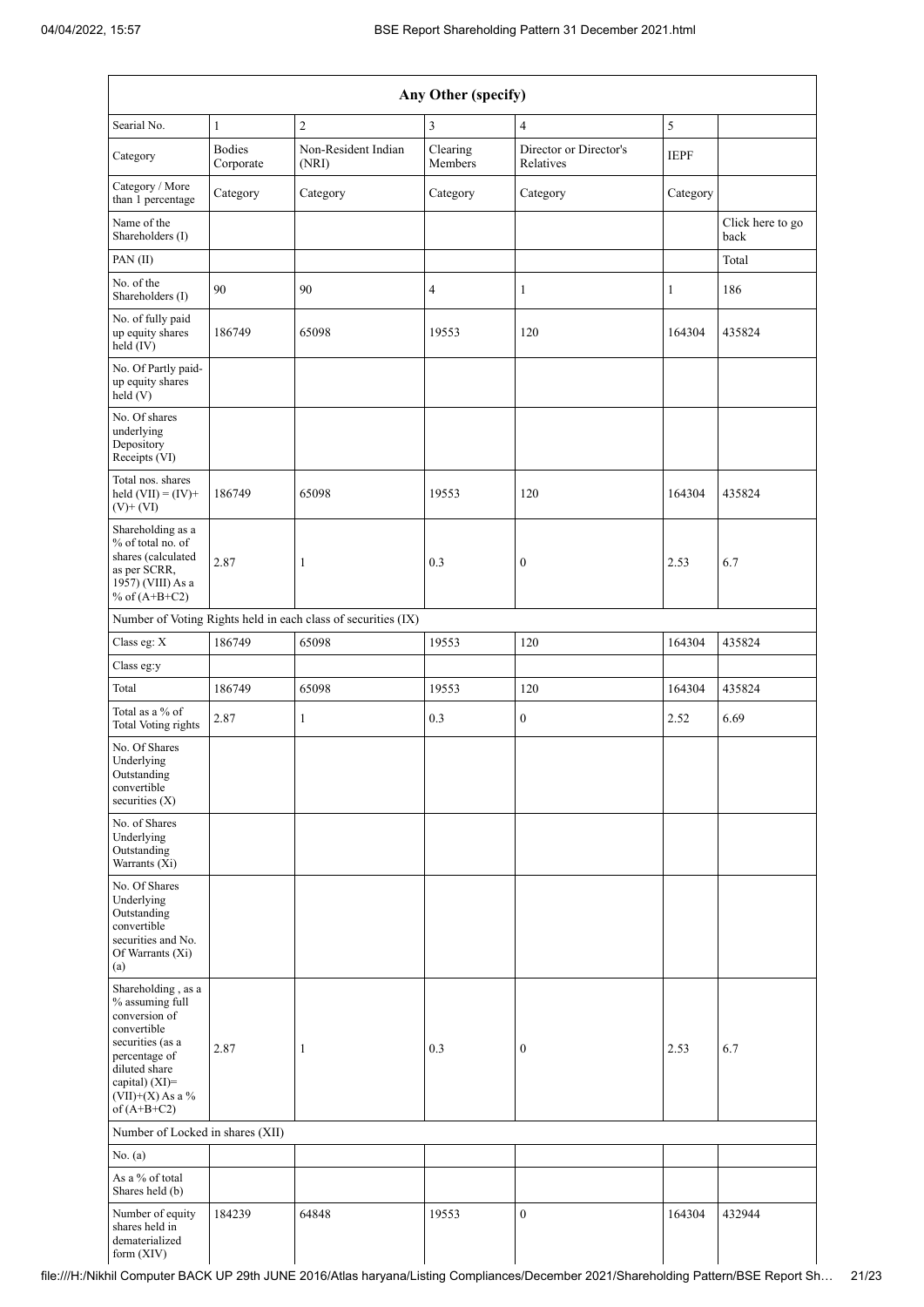| 04/04/2022, 15:57 |                                 |  | BSE Report Shareholding Pattern 31 December 2021.html |  |  |  |  |
|-------------------|---------------------------------|--|-------------------------------------------------------|--|--|--|--|
|                   | Reason for not providing PAN    |  |                                                       |  |  |  |  |
|                   | Reason for not<br>providing PAN |  |                                                       |  |  |  |  |